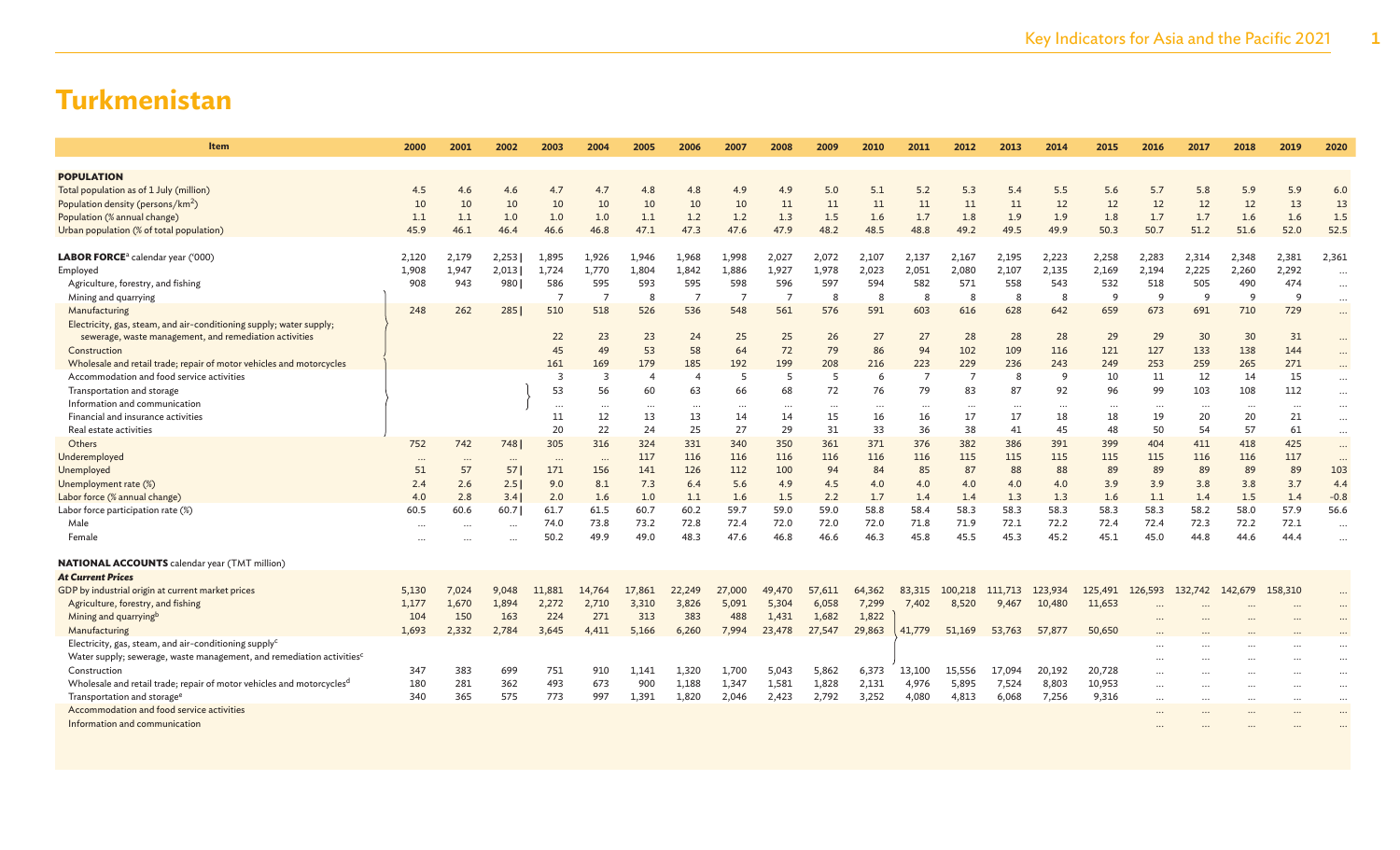| <b>Item</b>                                                        | 2000             | 2001                | 2002            | 2003     | 2004      | 2005     | 2006             | 2007               | 2008      | 2009                 | 2010               | 2011      | 2012      | 2013            | 2014      | 2015    | 2016    | 2017    | 2018      | 2019    | 2020     |
|--------------------------------------------------------------------|------------------|---------------------|-----------------|----------|-----------|----------|------------------|--------------------|-----------|----------------------|--------------------|-----------|-----------|-----------------|-----------|---------|---------|---------|-----------|---------|----------|
| Financial and insurance activities                                 |                  |                     |                 |          |           |          |                  |                    |           |                      |                    |           |           |                 |           |         |         |         |           |         |          |
| Real estate activities                                             |                  |                     |                 |          |           |          |                  |                    |           |                      |                    |           |           |                 |           |         |         |         |           |         |          |
| Professional, scientific, and technical activities                 |                  |                     |                 |          |           |          |                  |                    |           |                      |                    |           |           |                 |           |         |         |         |           |         |          |
| Administrative and support service activities                      |                  |                     |                 |          |           |          |                  |                    |           |                      |                    |           |           |                 |           |         |         |         |           |         |          |
| Public administration and defense; compulsory social security      | 1,287            | 1,592               | 2.127           | 3,037    | 3,968     | 5,378    | 7,140            | 8,026              | 9,459     | 10,936               | 12,731             | 11,978    | 14,265    | 17,797          | 19,326    | 22,191  |         |         |           |         |          |
| Education                                                          |                  |                     |                 |          |           |          |                  |                    |           |                      |                    |           |           |                 |           |         |         |         |           |         |          |
| Human health and social work activities                            |                  |                     |                 |          |           |          |                  |                    |           |                      |                    |           |           |                 |           |         |         |         |           |         |          |
| Arts, entertainment, and recreation                                |                  |                     |                 |          |           |          |                  |                    |           |                      |                    |           |           |                 |           |         |         |         |           |         |          |
| Other service activities                                           |                  |                     |                 |          |           |          |                  |                    |           |                      |                    |           |           |                 |           |         |         |         |           |         |          |
| Activities of households as employers; undifferentiated goods- and |                  |                     |                 |          |           |          |                  |                    |           |                      |                    |           |           |                 |           |         |         |         |           |         |          |
| services-producing activities of households for own use            |                  |                     |                 |          |           |          |                  |                    |           |                      |                    |           |           |                 |           |         |         |         |           |         |          |
| Activities of extraterritorial organizations and bodies            | $\ddots$         |                     |                 |          |           |          |                  |                    |           |                      |                    |           |           |                 |           |         |         |         |           |         |          |
| Gross value added at basic prices                                  | 5,130            | 6,773               | 8,604           | 11,194   | 13,940    | 17,600   | 21,937           | 26,691             | 48,719    | 56,704               | 63,471             | 83,315    | 100,218   | 111,713         | 123,934   | 125,491 |         |         |           |         |          |
| Taxes less subsidies on production and imports                     |                  | 251                 | 444             | 687      | 824       | 261      | 312              | 309                | 751       | 907                  | 891                |           |           |                 |           |         |         |         |           |         |          |
| Net factor income from abroad                                      |                  |                     |                 |          |           |          |                  |                    |           |                      |                    |           |           |                 |           |         |         |         |           |         |          |
| GNI                                                                | 4,904            | 6,997               | 8,800           | 11,726   | 14,533    | 16,621   | 21,600           | 26,223             | 46,811    | 54,029               | 58,964             |           |           |                 |           |         |         |         |           |         |          |
|                                                                    |                  |                     |                 |          |           |          |                  |                    |           |                      |                    |           |           |                 |           |         |         |         |           |         |          |
| <b>Structure of Output</b> (% of GDP at current basic prices)      |                  |                     |                 |          |           |          |                  |                    |           |                      |                    |           |           |                 |           |         |         |         |           |         |          |
| Agriculture                                                        | 22.9             | 24.7                | 22.0            | 20.3     | 19.4      | 18.8     | 17.4             | 19.1               | 10.9      | 10.7                 | 11.5               | 8.9       | 8.5       | 8.5             | 8.5       | 9.3     |         |         |           |         |          |
| Industry                                                           | 41.8             | 42.3                | 42.4            | 41.3     | 40.1      | 37.6     | 36.3             | 38.1               | 61.5      | 61.9                 | 60.0               | 65.9      | 66.6      | 63.4            | 63.0      | 56.9    |         |         |           |         |          |
| Services                                                           | 35.2             | 33.0                | 35.6            | 38.4     | 40.4      | 43.6     | 46.3             | 42.8               | 27.6      | 27.4                 | 28.5               | 25.2      | 24.9      | 28.1            | 28.6      | 33.8    |         |         | $\ddotsc$ |         | $\cdots$ |
| Expenditure on GDP at current market prices                        | 5,130            | 7,024               | 9,048           | 11,881   | 14,764    | 17,861   | 22,249           | 27,000             | 49,470    | 57,611               | 64,362             | 83,315    | 100,218   | 111,713         | 123,934   | 125,491 | 126,593 | 132,742 | 142,679   | 158,310 |          |
| Final consumption expenditure                                      | 2,648            | 4,598               | 5,139           | 8,184    | 11,047    | 10,687   | 9,419            | 12,185             | 22,072    | 13,852               | 9,237              | 14,083    | 23,987    | 20,552          |           |         |         |         |           |         |          |
| Household final consumption                                        | 1,905            | 3,774               | 4,135           | 6,753    | 9,173     | 8,321    | 7,179            | 9,741              | 18,453    | 8,210                | 3,247              | 6,493     | 15,111    | 10,395          |           |         |         |         |           |         |          |
| NPISHs final consumption                                           |                  |                     |                 |          |           |          |                  |                    |           |                      |                    |           |           |                 |           |         |         |         |           |         |          |
| Government final consumption                                       | 743              | 824                 | 1,004           | 1,431    | 1,874     | 2,366    | 2,240            | 2,444              | 3,620     | 5,642                | 5,990              | 7,590     | 8,876     | 10,156          |           |         |         |         |           |         |          |
| Gross capital formation                                            | 1,814            | 2,287               | 2,494           | 3,020    | 3,404     | 4,094    | 4,339            | 5,022              | 15,682    | 26,847               | 33,392             | 43,267    | 47,303    | 56,234          | $\ddotsc$ |         |         |         |           |         |          |
| Gross fixed capital formation                                      | 1,814            | 2,287               | 2,494           | 3,020    | 3,404     | 4,094    | 4,339            | 5,022              | 15,682    | 26,847               | 33,392             | 43,267    | 47,303    | 56,234          | $\cdots$  |         |         |         |           |         |          |
| Public                                                             | $\cdots$         |                     | $\cdots$        | $\cdots$ |           | $\cdots$ | $\cdots$         |                    |           |                      | $\ddots$           |           |           |                 |           |         |         |         |           |         |          |
| Private                                                            |                  |                     |                 |          |           |          |                  |                    |           |                      |                    |           |           |                 |           |         |         |         |           |         |          |
| Changes in inventories                                             |                  |                     |                 |          |           |          |                  |                    |           |                      |                    |           |           |                 |           |         |         |         |           |         |          |
| Acquisitions less disposals of valuables                           |                  |                     |                 |          |           |          |                  |                    |           |                      |                    |           |           |                 |           |         |         |         |           |         |          |
| Exports of goods and services                                      | 4,988            | 5,869               | 6,248           | 7,403    | 9,102     | 11,615   | 16,263           | 20,356             | 31,690    | 42,975               | 49,118             | 62,233    | 73,418    | 83,513          |           |         |         |         |           |         |          |
| Exports of goods                                                   |                  |                     |                 |          |           |          |                  |                    |           |                      |                    |           |           |                 |           |         |         |         |           |         |          |
| <b>Exports of services</b>                                         |                  |                     | $\cdots$        |          |           |          |                  |                    |           |                      |                    |           |           |                 |           |         |         |         |           |         |          |
| Less: Imports of goods and services                                | 4,227            | 5,543               | 4,832           | 6,726    | 8.789     | 8.534    | 7,770            | 10,449             | 19,974    | 26,063               | 28,625             | 36,268    | 44,490    | 49,302          |           |         |         |         |           |         | $\cdots$ |
| Imports of goods                                                   | $\ddots$         |                     | $\ddotsc$       |          |           | $\cdots$ |                  |                    |           |                      |                    |           |           |                 | $\ddotsc$ |         |         |         |           |         |          |
| Imports of services<br>Statistical discrepancy                     | $\ddotsc$<br>-93 | $\ddotsc$<br>$-187$ | $\ddotsc$<br>-0 | $\Omega$ |           | $-1$     | $\cdots$<br>$-2$ | $\ddots$<br>$-114$ |           |                      | $\ddotsc$<br>1.240 |           | $\Omega$  | $\cdots$<br>717 | $\ddotsc$ |         |         |         |           |         |          |
|                                                                    |                  |                     |                 |          |           |          |                  |                    |           |                      |                    |           |           |                 | $\ddotsc$ |         |         |         | $\ddotsc$ |         |          |
| <b>Structure of Demand</b> (% of GDP at current market prices)     |                  |                     |                 |          |           |          |                  |                    |           |                      |                    |           |           |                 |           |         |         |         |           |         |          |
| Household final consumption <sup>f</sup>                           | 37.1             | 53.7                | 45.7            | 56.8     | 62.1      | 46.6     | 32.3             | 36.1               | 37.3      | 14.3                 | 5.0                | 7.8       | 15.1      | 9.3             |           |         |         |         |           |         |          |
| Government final consumption                                       | 14.5             | 11.7                | 11.1            | 12.0     | 12.7      | 13.2     | 10.1             | 9.1                | 7.3       | 9.8                  | 9.3                | 9.1       | 8.9       | 9.1             |           |         |         |         |           |         |          |
| Gross capital formation                                            | 35.4             | 32.6                | 27.6            | 25.4     | 23.1      | 22.9     | 19.5             | 18.6               | 31.7      | 46.6                 | 51.9               | 51.9      | 47.2      | 50.3            |           |         |         |         |           |         |          |
| Changes in inventories                                             | $\cdots$         | $\cdots$            | $\cdots$        | $\cdots$ | $\ddotsc$ | $\cdots$ | $\cdots$         | $\cdots$           | $\ddotsc$ | $\ddot{\phantom{a}}$ | $\cdots$           | $\ddotsc$ | $\ddotsc$ | $\ddotsc$       |           |         |         |         |           |         |          |
| Exports of goods and services                                      | 97.2             | 83.6                | 69.0            | 62.3     | 61.7      | 65.0     | 73.1             | 75.4               | 64.1      | 74.6                 | 76.3               | 74.7      | 73.3      | 74.8            |           |         |         |         |           |         |          |
| Imports of goods and services                                      | 82.4             | 78.9                | 53.4            | 56.6     | 59.5      | 47.8     | 34.9             | 38.7               | 40.4      | 45.2                 | 44.5               | 43.5      | 44.4      | 44.1            |           |         |         |         |           |         |          |
| Statistical discrepancy                                            | $-1.8$           | $-2.7$              | $-0.0$          | 0.0      |           | $-0.0$   | $-0.0$           | $-0.4$             |           |                      | 1.9                |           | 0.0       | 0.6             |           |         |         |         |           |         |          |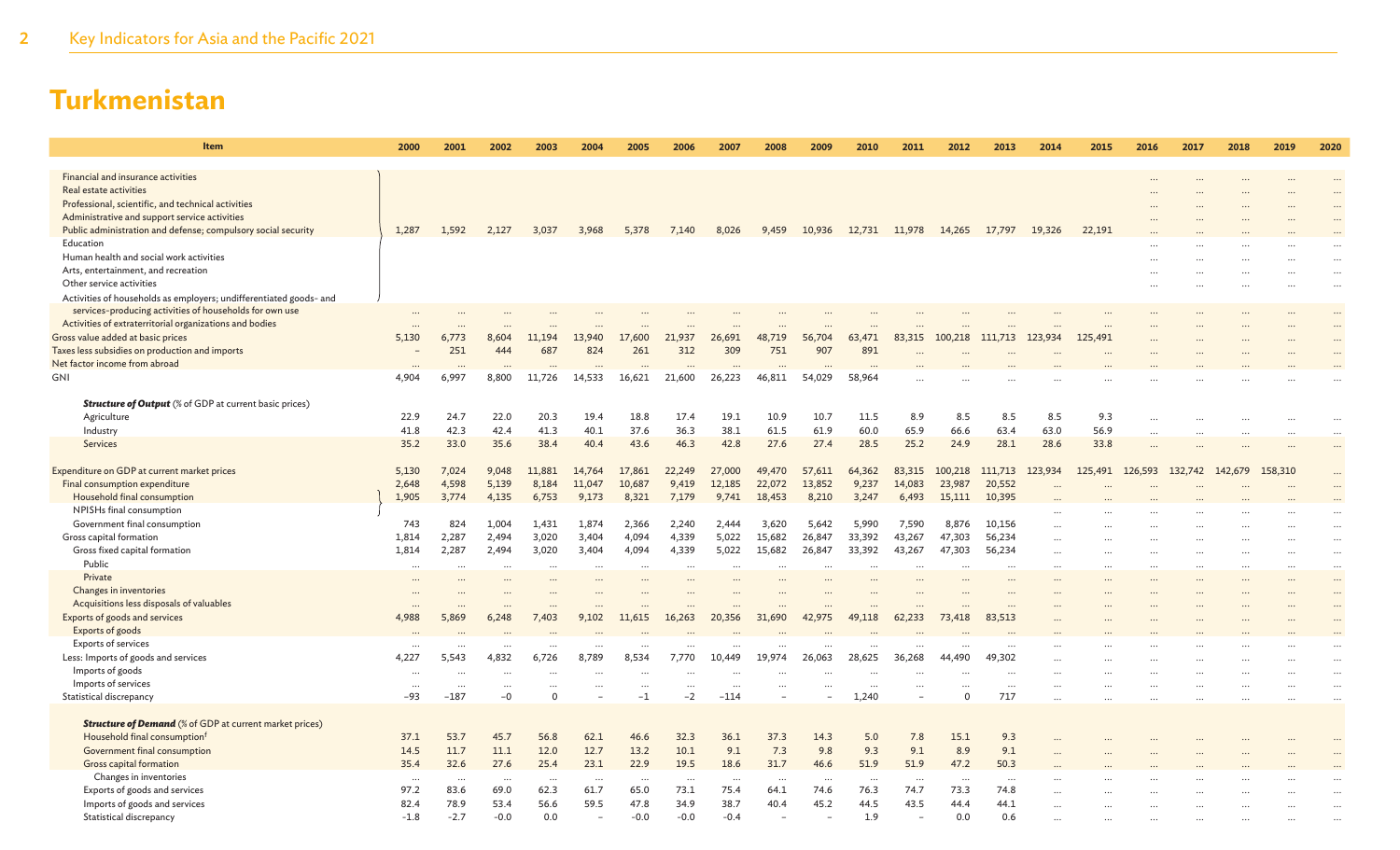| Item                                                                                                | 2000         | 2001   | 2002    | 2003   | 2004   | 2005   | 2006   | 2007   | 2008    | 2009   | 2010   | 2011                 | 2012    | 2013           | 2014     | 2015      | 2016    | 2017                                    | 2018      | 2019      | 2020                 |
|-----------------------------------------------------------------------------------------------------|--------------|--------|---------|--------|--------|--------|--------|--------|---------|--------|--------|----------------------|---------|----------------|----------|-----------|---------|-----------------------------------------|-----------|-----------|----------------------|
| <b>At Constant Prices</b>                                                                           |              |        |         |        |        |        |        |        |         |        |        |                      |         |                |          |           |         |                                         |           |           |                      |
| GDP by industrial origin at 2015   previous year's market prices                                    | 36,180       | 37,751 | 37,848  | 39,086 | 41,040 | 46,392 | 51,480 | 57,172 | 65,603  | 69,627 | 76,004 | 73,835               |         | 92,522 110,403 | 123,201  |           |         | 131,931 133,271 134,720 140,973 151,711 |           |           | $\ddots$             |
| Agriculture, forestry, and fishing                                                                  | 8,303        | 8.976  | 7,923   | 7,473  | 7,533  | 8,597  | 8,853  | 10,780 | 7,034   | 7,321  | 8,619  | 7,306                | 8,002   | 9,363          | 9,628    |           |         |                                         |           |           |                      |
| Mining and quarrying <sup>b</sup>                                                                   | 733          | 805    | 683     | 737    | 754    | 813    | 886    | 1,034  | 1,897   | 2,033  | 2,152  |                      |         |                |          |           |         |                                         |           |           |                      |
| Manufacturing                                                                                       | 11,943       | 12,534 | 11,644  | 11,992 | 12,260 | 13,419 | 14,483 | 16,926 | 31,135  | 33,292 | 35,265 | 32,922               | 45,361  | 53,852         | 59,877   |           |         |                                         |           |           |                      |
| Electricity, gas, steam, and air-conditioning supply <sup>c</sup>                                   |              |        |         |        |        |        |        |        |         |        |        |                      |         |                |          |           |         |                                         |           |           |                      |
| Water supply; sewerage, waste management, and remediation activities <sup>c</sup>                   |              |        |         |        |        |        |        |        |         |        |        |                      |         |                |          |           |         |                                         |           |           | $\ddot{\phantom{a}}$ |
| Construction                                                                                        | 2,450        | 2,059  | 2,926   | 2,470  | 2,528  | 2,963  | 3,055  | 3,599  | 6,687   | 7,084  | 7,526  | 13,110               | 15,380  | 18,216         | 19,169   |           |         |                                         |           |           | $\cdots$             |
| Wholesale and retail trade; repair of motor vehicles and motorcycles <sup>d</sup>                   | 1,271        | 1,511  | 1,514   | 1,620  | 1,872  | 2,337  | 2,749  | 2,852  | 2,097   | 2,209  | 2,516  | 4,847                | 5,603   | 6,955          | 8,312    | $\ddotsc$ |         |                                         |           |           | $\cdots$             |
| Transportation and storage <sup>e</sup>                                                             | 2,399        | 1,961  | 2,407   | 2,543  | 2,771  | 3,614  | 4,210  | 4,332  | 3,213   | 3,374  | 3,841  | 4,075                | 4,721   | 5,512          | 6,820    | $\ddotsc$ |         |                                         | $\ddotsc$ | $\ddotsc$ | $\cdots$             |
| Accommodation and food service activities                                                           |              |        |         |        |        |        |        |        |         |        |        |                      |         |                |          |           |         |                                         |           |           | $\cdots$             |
| Information and communication                                                                       |              |        |         |        |        |        |        |        |         |        |        |                      |         |                |          |           |         |                                         |           |           | $\cdots$             |
| Financial and insurance activities                                                                  |              |        |         |        |        |        |        |        |         |        |        |                      |         |                |          |           |         |                                         |           |           |                      |
| Real estate activities                                                                              |              |        |         |        |        |        |        |        |         |        |        |                      |         |                |          |           |         |                                         |           |           |                      |
| Professional, scientific, and technical activities<br>Administrative and support service activities |              |        |         |        |        |        |        |        |         |        |        |                      |         |                |          |           |         |                                         |           |           |                      |
| Public administration and defense; compulsory social security                                       | 9.080        | 8.556  | 8.896   | 9.992  | 11,030 | 13.970 | 16,522 | 16,994 | 12.544  | 13,217 | 15.034 | 7,335                | 8,407   | 10.198         | 12,100   |           |         |                                         |           |           |                      |
| Education                                                                                           |              |        |         |        |        |        |        |        |         |        |        |                      |         |                |          |           |         |                                         |           |           | $\cdots$             |
| Human health and social work activities                                                             |              |        |         |        |        |        |        |        |         |        |        |                      |         |                |          |           |         |                                         |           |           | $\cdots$<br>$\cdots$ |
| Arts, entertainment, and recreation                                                                 |              |        |         |        |        |        |        |        |         |        |        |                      |         |                |          | $\cdots$  |         | $\cdots$                                | $\cdots$  | $\ddotsc$ | $\cdots$             |
| Other service activities                                                                            |              |        |         |        |        |        |        |        |         |        |        |                      |         |                |          |           |         |                                         |           |           | $\cdots$             |
| Activities of households as employers; undifferentiated goods- and                                  |              |        |         |        |        |        |        |        |         |        |        |                      |         |                |          |           |         |                                         |           |           |                      |
| services-producing activities of households for own use                                             |              |        |         |        |        |        |        |        |         |        |        |                      |         |                |          |           |         |                                         |           |           |                      |
| Activities of extraterritorial organizations and bodies                                             |              |        |         |        |        |        |        |        |         |        |        |                      |         |                |          |           |         |                                         |           |           |                      |
| Gross value added at basic prices                                                                   | 36,180       | 36,401 | 35,991  | 36,827 | 38,749 | 45,714 | 50,759 | 56,517 | 64,608  | 68,531 | 74,952 | 69,595               | 87,474  | 104,096        | 115,906  |           |         |                                         |           |           |                      |
| Taxes less subsidies on production and imports                                                      | $\mathbf{0}$ | 1,350  | 1,857   | 2,259  | 2,291  | 678    | 721    | 655    | 995     | 1,096  | 1,052  | 4,240                | 5,048   | 6,307          | 7,295    |           |         |                                         |           |           |                      |
| Net factor income from abroad                                                                       |              |        |         |        |        |        |        |        |         |        |        |                      |         |                |          |           |         |                                         |           |           |                      |
| <b>GNI</b>                                                                                          |              |        |         |        |        |        |        |        |         |        |        |                      |         |                |          |           |         |                                         |           |           |                      |
| <b>Growth of Output</b> (% annual change)                                                           |              |        |         |        |        |        |        |        |         |        |        |                      |         |                |          |           |         |                                         |           |           |                      |
| GDP                                                                                                 | 5.5          | 4.3    | 0.3     | 3.3    | 5.0    | 13.0   | 11.0   | 11.1   | 14.7    | 6.1    | 9.2    | 14.7                 | 11.1    | 10.2           | 10.3     | 6.5       | 6.2     | 6.4                                     | 6.2       | 6.3       | $\ddots$             |
| Agriculture                                                                                         | $-2.6$       | 8.1    | $-11.7$ | $-5.7$ | 0.8    | 14.1   | 3.0    | 21.8   | $-34.7$ | 4.1    | 17.7   |                      | 8.1     | 9.9            | 1.7      | $\cdots$  |         |                                         |           |           | $\ddotsc$            |
| Industry                                                                                            | 1.0          | 1.8    | $-0.9$  | $-0.4$ | 2.3    | 10.6   | 7.2    | 17.0   | 84.2    | 6.8    | 6.0    |                      | 10.7    | 8.0            | 11.6     |           |         |                                         |           |           |                      |
| Services                                                                                            | 18.0         | $-5.7$ | 6.6     | 10.4   | 10.7   | 27.1   | 17.9   | 3.0    | $-26.2$ | 5.3    | 13.8   |                      | $-10.9$ | $-9.2$         | $-13.2$  |           |         |                                         |           |           | $\ddotsc$            |
|                                                                                                     |              |        |         |        |        |        |        |        |         |        |        |                      |         |                |          |           |         |                                         |           |           |                      |
| Expenditure on GDP at 2015   previous year's market prices                                          | 36,180       | 37,751 | 37,848  | 39,086 | 41,040 | 46,392 | 51,480 | 57,172 | 65,603  | 69,627 | 76,004 | 73,835               | 92,522  | 110,403        | 123,201  | 131.931   | 133.271 | 134.720                                 | 140.973   | 151,711   | $\cdots$             |
| Final consumption expenditure                                                                       | 18,678       | 24,714 | 21,499  | 26,927 | 30,712 | 27,760 | 21,793 | 25,801 | 29,270  | 16,741 | 10,908 | $\ddot{\phantom{a}}$ |         |                |          |           |         |                                         |           |           | $\cdots$             |
| Household final consumption                                                                         | 13,440       | 20,284 | 17,300  | 22,218 | 25,501 | 21,615 | 16,611 | 20,627 | 24,470  | 9,923  | 3,834  |                      |         |                |          |           |         |                                         |           |           | $\cdots$             |
| NPISHs final consumption                                                                            |              |        |         |        |        |        |        |        |         |        |        | $\ddots$             |         | .              | $\cdots$ | $\cdots$  |         | $\ddotsc$                               | $\ddotsc$ | $\ddotsc$ | $\cdots$             |
| Government final consumption                                                                        | 5,238        | 4,430  | 4,199   | 4,709  | 5,211  | 6,145  | 5,182  | 5,175  | 4,800   | 6,819  | 7,074  | $\cdots$             |         |                | $\cdots$ | $\cdots$  |         |                                         | $\cdots$  | $\cdots$  | $\cdots$             |
| Gross capital formation                                                                             | 12,798       | 12,292 | 10,432  | 9,936  | 9,462  | 10,633 | 10,040 | 10,634 | 20,796  | 32,446 | 39,432 | $\cdots$             |         |                | $\cdots$ |           |         |                                         |           |           | $\cdots$             |
| Gross fixed capital formation                                                                       | 12,798       | 12,292 | 10,432  | 9,936  | 9,462  | 10,633 | 10,040 | 10,634 | 20,796  | 32,446 | 39,432 |                      |         |                |          |           |         |                                         |           |           | $\cdots$             |
| Public                                                                                              |              |        |         |        |        |        |        |        |         |        |        |                      |         |                |          |           |         |                                         |           |           | $\ddots$             |
| Private                                                                                             |              |        |         |        |        |        |        |        |         |        |        |                      |         |                |          |           |         |                                         |           |           |                      |
| Changes in inventories                                                                              |              |        |         |        |        |        |        |        |         |        |        |                      |         |                |          |           |         |                                         |           |           |                      |
| Acquisitions less disposals of valuables                                                            |              |        |         |        |        |        |        |        |         |        |        |                      |         |                |          |           |         |                                         |           |           |                      |
| Exports of goods and services                                                                       | 35,185       | 31,548 | 26,137  | 24,356 | 25,305 | 30,170 | 37,631 | 43,104 | 42,024  | 51,938 | 58,003 |                      |         |                |          |           |         |                                         |           |           |                      |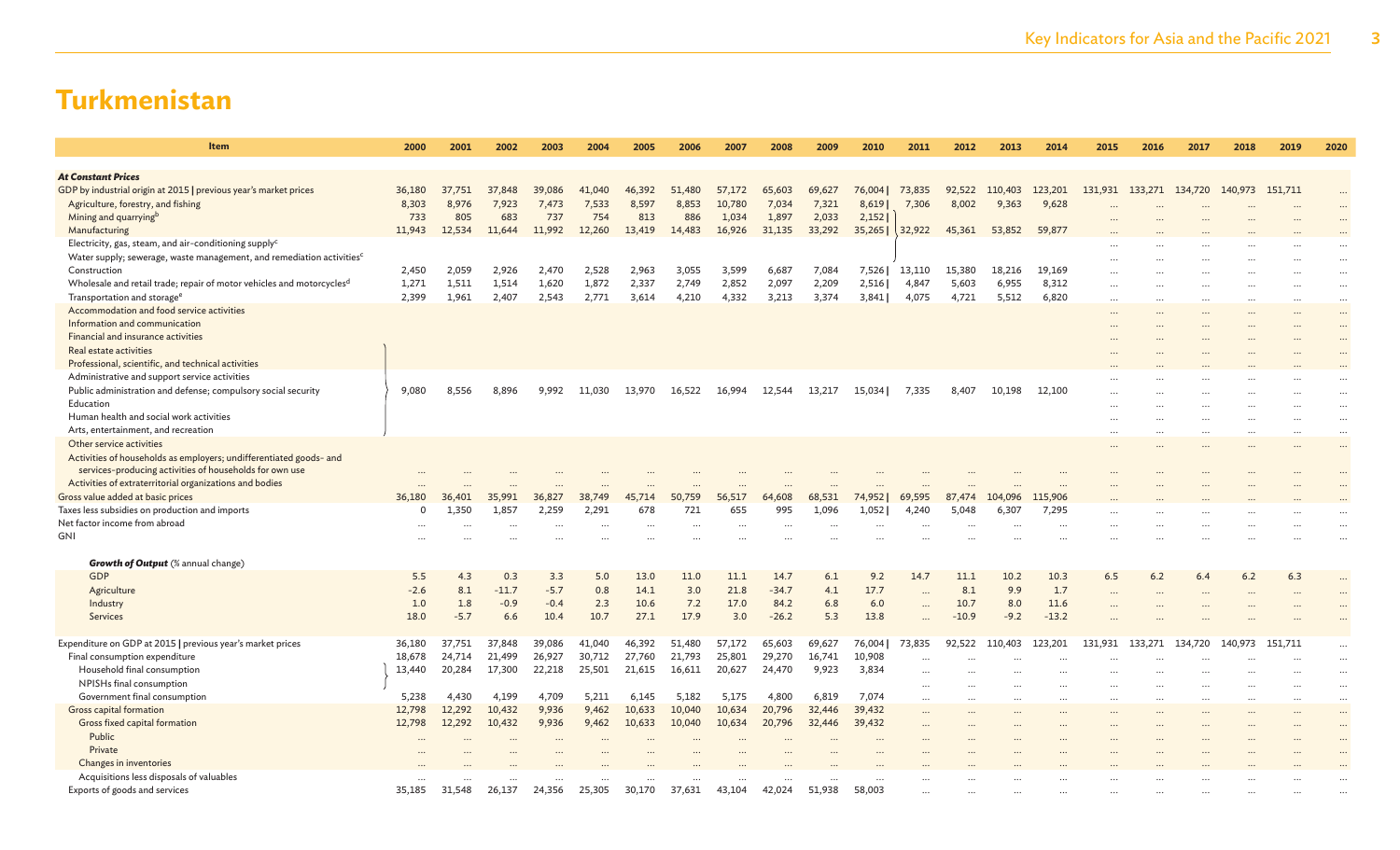| Item                                                              | 2000                 | 2001            | 2002            | 2003            | 2004            | 2005            | 2006            | 2007            | 2008            | 2009            | 2010            | 2011            | 2012            | 2013            | 2014            | 2015            | 2016            | 2017            | 2018            | 2019                   | 2020      |
|-------------------------------------------------------------------|----------------------|-----------------|-----------------|-----------------|-----------------|-----------------|-----------------|-----------------|-----------------|-----------------|-----------------|-----------------|-----------------|-----------------|-----------------|-----------------|-----------------|-----------------|-----------------|------------------------|-----------|
|                                                                   |                      |                 |                 |                 |                 |                 |                 |                 |                 |                 |                 |                 |                 |                 |                 |                 |                 |                 |                 |                        |           |
| Exports of goods<br><b>Exports of services</b>                    | $\ddots$<br>$\cdots$ |                 |                 |                 |                 |                 |                 | $\cdots$        |                 |                 |                 |                 |                 |                 |                 |                 |                 |                 |                 |                        | $\ddotsc$ |
| Imports of goods and services                                     | 29,819               | 29,794          | 20,215          | 22,130          | 24,434          | 22,167          | 17,979          | 22,125          | 26,488          | 31,499          | 33,803          |                 |                 |                 |                 |                 |                 |                 |                 |                        |           |
| Imports of goods                                                  | $\ddots$             |                 |                 |                 |                 |                 |                 | $\cdots$        |                 |                 |                 |                 |                 |                 |                 |                 |                 |                 |                 |                        |           |
| Imports of services                                               |                      |                 |                 |                 |                 |                 |                 |                 |                 |                 |                 |                 |                 |                 |                 |                 |                 |                 |                 |                        |           |
| Statistical discrepancy                                           | $-662$               | $-1.010$        |                 | $-3$            | -4              |                 | -5              | $-242$          | $\Omega$        | $\Omega$        | 1.464           |                 |                 |                 |                 |                 |                 |                 |                 |                        |           |
| <b>Growth of Demand</b> (% annual change)                         |                      |                 |                 |                 |                 |                 |                 |                 |                 |                 |                 |                 |                 |                 |                 |                 |                 |                 |                 |                        |           |
| Household final consumption <sup>f</sup>                          | $-48.3$              | 50.9            | $-14.7$         | 28.4            | 14.8            | $-15.2$         | $-23.2$         | 24.2            | 18.6            | $-59.4$         | $-61.4$         | $\cdots$        |                 |                 |                 |                 |                 |                 |                 |                        |           |
| Government final consumption                                      | 28.0                 | $-15.4$         | $-5.2$          | 12.1            | 10.7            | 17.9            | $-15.7$         | $-0.1$          | $-7.2$          | 42.1            | 3.7             | $\cdots$        |                 |                 |                 |                 |                 |                 |                 |                        | $\ddotsc$ |
| Gross capital formation                                           | $-6.0$               | $-4.0$          | $-15.1$         | $-4.8$          | $-4.8$          | 12.4            | $-5.6$          | 5.9             | 95.6            | 56.0            | 21.5            | $\cdots$        | $\cdots$        |                 | $\cdots$        |                 | $\cdots$        |                 | $\cdots$        | $\cdots$               | $\cdots$  |
| Exports of goods and services                                     | 82.7                 | $-10.3$         | $-17.2$         | $-6.8$          | 3.9             | 19.2            | 24.7            | 14.5            | $-2.5$          | 23.6            | 11.7            | $\ddotsc$       |                 |                 |                 |                 |                 |                 |                 |                        | $\ddotsc$ |
| Imports of goods and services                                     | 4.1                  | $-0.1$          | $-32.1$         | 9.5             | 10.4            | $-9.3$          | $-18.9$         | 23.1            | 19.7            | 18.9            | 7.3             |                 |                 |                 |                 |                 |                 |                 |                 |                        |           |
| <b>Investment Financing at Current Prices</b>                     |                      |                 |                 |                 |                 |                 |                 |                 |                 |                 |                 |                 |                 |                 |                 |                 |                 |                 |                 |                        |           |
| Gross capital formation                                           | 1,814                | 2,287           | 2,494           | 3,020           | 3,404           | 4,094           | 4,339           | 5,022           | 15,682          | 26,847          | 33,392          | 43,267          | 47,303          | 56,234          | $\ddots$        |                 |                 |                 |                 |                        |           |
| Gross domestic saving <sup>g</sup>                                | 2,482                | 2,426           | 3,909           | 3,697           | 3,717           | 7,174           | 12,830          | 14,815          | 27,398          | 43,759          | 55,125          | 69,232          | 76,231          | 91,161          |                 |                 |                 |                 |                 |                        |           |
| <b>Savings and Investment</b> (% of GDP at current market prices) |                      |                 |                 |                 |                 |                 |                 |                 |                 |                 |                 |                 |                 |                 |                 |                 |                 |                 |                 |                        |           |
| Gross domestic saving                                             | 48.4                 | 34.5            | 43.2            | 31.1            | 25.2            | 40.2            | 57.7            | 54.9            | 55.4            | 76.0            | 85.6            | 83.1            | 76.1            | 81.6            |                 |                 |                 |                 |                 |                        |           |
| Gross capital formation                                           | 35.4                 | 32.6            | 27.6            | 25.4            | 23.1            | 22.9            | 19.5            | 18.6            | 31.7            | 46.6            | 51.9            | 51.9            | 47.2            | 50.3            |                 |                 |                 |                 |                 |                        |           |
| At Current Market Prices (TMT)                                    |                      |                 |                 |                 |                 |                 |                 |                 |                 |                 |                 |                 |                 |                 |                 |                 |                 |                 |                 |                        |           |
| Per capita GDP                                                    | 1,136                | 1,539           | 1,963           | 2,552           | 3,139           | 3,756           | 4,625           | 5,544           | 10,023          | 11,504          | 12,652          | 16,102          | 19,024          | 20,817          | 22,672          | 22,549          | 22,357          | 23,055          | 24,386          | 26,642                 |           |
| Per capita GNI                                                    | 1,086                | 1,533           | 1,909           | 2,519           | 3,090           | 3,496           | 4,491           | 5,384           | 9,484           | 10,789          | 11,591          |                 |                 |                 |                 |                 |                 |                 |                 |                        |           |
| <b>PRODUCTION INDEXES</b> period averages                         |                      |                 |                 |                 |                 |                 |                 |                 |                 |                 |                 |                 |                 |                 |                 |                 |                 |                 |                 |                        |           |
| Agriculture; 2014-2016 = 100                                      | 72.0                 | 78.9            | 81.1            | 87.0            | 93.9            | 101.6           | 99.4            | 102.5           | 99.6            | 104.0           | 108.8           | 103.0           | 96.5            | 98.9            | 99.6            | 101.8           | 98.6            | 96.7            | 92.2            | 95.3                   |           |
| Miningh; 1990 = 100                                               | 50.6                 | 53.7            | $\cdots$        | $\cdots$        |                 |                 |                 |                 |                 |                 |                 |                 |                 |                 |                 |                 |                 |                 |                 |                        |           |
| Manufacturing; 1990 = 100                                         | 147.9                | 167.6           | $\cdots$        |                 |                 |                 |                 |                 |                 |                 |                 | $\ddotsc$<br>   |                 | .               |                 |                 |                 |                 |                 | $\ddotsc$              |           |
|                                                                   |                      |                 |                 |                 |                 |                 |                 |                 |                 |                 |                 |                 |                 |                 |                 |                 |                 |                 |                 |                        |           |
| <b>ENERGY</b> annual values                                       |                      |                 |                 |                 |                 |                 |                 |                 |                 |                 |                 |                 |                 |                 |                 |                 |                 |                 |                 |                        |           |
| Natural gas <sup>i</sup> (tj '000)                                |                      |                 |                 |                 |                 |                 |                 |                 |                 |                 |                 |                 |                 |                 |                 |                 |                 |                 |                 |                        |           |
| Production                                                        | 1,778                | 1.944           | 2,027           | 2,242           | 2,219           | 2,387           | 2,396           | 2,610           | 2,671           | 1,445           | 1,716           | 2,509           | 2,616           | 2,972           | 3,033           | 3,171           | 3,022           | 3,050           | 3,199           | 3,285                  |           |
| Exports<br>Imports                                                | 1,270                | 1,413           | 1,489           | 1,644           | 1,591           | 1,724           | 1,705           | 1,800           | 1,857           | 744             | 910             | 1,620           | 1,700           | 2,031           | 2,079           | 2,178           | 2,029           | 2,057           | 2,206           | 1,980                  |           |
| Consumption                                                       | $\cdots$<br>232      | $\cdots$<br>232 | $\cdots$<br>233 | $\cdots$<br>279 | $\cdots$<br>291 | $\cdots$<br>300 | $\cdots$<br>313 | $\cdots$<br>398 | $\cdots$<br>380 | $\cdots$<br>336 | $\cdots$<br>385 | $\cdots$<br>445 | $\cdots$<br>461 | $\cdots$<br>480 | $\cdots$<br>486 | $\cdots$<br>486 | $\cdots$<br>486 | $\cdots$<br>486 | $\cdots$<br>486 | $\ddotsc$<br>$\ddotsc$ |           |
| Electricity (kWh billion)                                         |                      |                 |                 |                 |                 |                 |                 |                 |                 |                 |                 |                 |                 |                 |                 |                 |                 |                 |                 |                        |           |
| Production                                                        | 9.8                  | 10.6            | 10.7            | 10.8            | 11.9            | 12.8            | 13.7            | 14.9            | 15.0            | 16.0            | 16.7            | 17.2            | 17.8            | 18.9            | 20.4            | 22.5            | 22.5            | 22.5            | 22.5            | $\cdots$               | $\ddotsc$ |
| <b>Exports</b>                                                    | 0.8                  | 1.0             | 1.0             | 1.2             | 1.3             | 1.3             | 1.7             | 2.0             | 1.5             | 2.1             | 2.4             | 2.6             | 2.7             | 2.9             | 3.2             | 3.2             | 3.2             | 3.2             | 3.2             |                        | $\ddots$  |
| Imports                                                           | $\cdots$             | $\ddotsc$       | $\cdots$        | $\cdots$        | $\cdot$ .       | $\cdots$        | $\cdots$        | $\ddots$        | $\cdots$        | $\cdots$        | $\cdots$        | $\cdot$ .       | $\cdots$        | $\cdots$        | $\cdots$        | $\cdots$        | $\ddots$        | $\cdots$        | $\cdots$        |                        |           |
| Consumption                                                       | 11.8                 | 7.3             | 7.4             | 7.3             | 8.1             | 8.8             | 9.1             | 9.9             | 10.3            | 10.6            | 10.9            | 11.2            | 11.5            | 12.2            | 13.1            | 14.7            | 14.7            | 14.7            | 14.7            |                        |           |
| <b>PRICE INDEXES</b> period averages                              |                      |                 |                 |                 |                 |                 |                 |                 |                 |                 |                 |                 |                 |                 |                 |                 |                 |                 |                 |                        |           |
| Consumer (national); 1998 = 100                                   | 139.5                | 155.7           | 169.3           | 178.8           | 189.3           | 209.6           | 226.6           | 240.8           | 275.8           | 268.5           | 280.4           | 295.2           | 310.9           | 332.1           | 352.0           | 378.1           | 391.9           | 423.4           | 478.4*          | $542.1*$               | 596.3*    |
| Implicit GDP deflator; 2015   previous year = 100                 | 14.2                 | 18.6            | 23.9            | 30.4            | 36.0            | 38.5            | 43.2            | 47.2            | 75.4            | 82.7            | 84.7            | 112.8           | 108.3           | 101.2           | 100.6           | 95.1            | 95.0            | 98.5            | 101.2           | 104.3                  | $\ddotsc$ |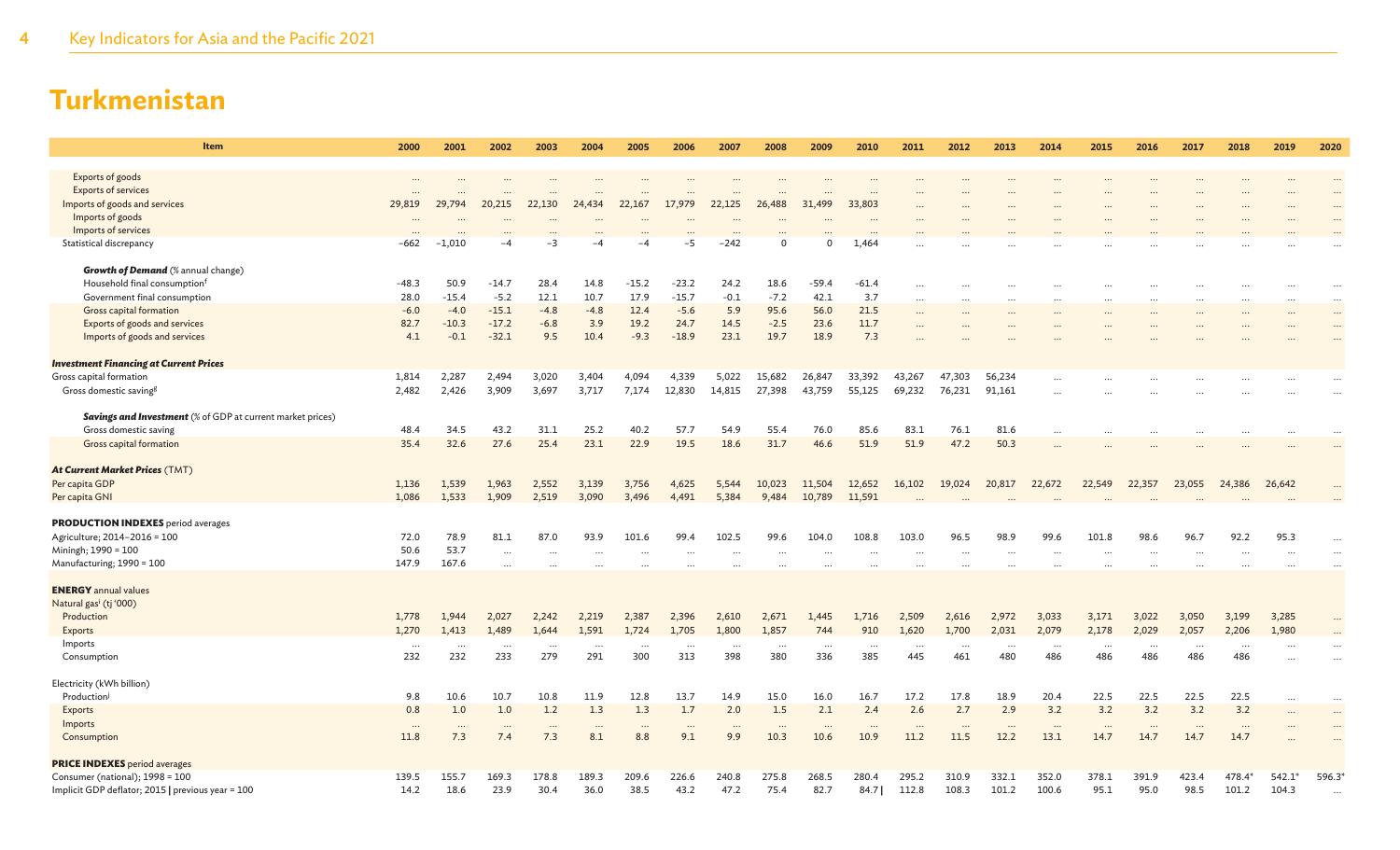| <b>Item</b>                                                        | 2000     | 2001      | 2002     | 2003      | 2004     | 2005      | 2006      | 2007      | 2008      | 2009     | 2010     | 2011      | 2012      | 2013      | 2014      | 2015       | 2016      | 2017      | 2018     | 2019      | 2020                     |
|--------------------------------------------------------------------|----------|-----------|----------|-----------|----------|-----------|-----------|-----------|-----------|----------|----------|-----------|-----------|-----------|-----------|------------|-----------|-----------|----------|-----------|--------------------------|
| Price Indexes (% annual change)                                    |          |           |          |           |          |           |           |           |           |          |          |           |           |           |           |            |           |           |          |           |                          |
| Consumer price index                                               | 8.0      | 11.6      | 8.8      | 5.6       | 5.9      | 10.7      | 8.2       | 6.3       | 14.5      | $-2.7$   | 4.4      | 5.3       | 5.3       | 6.8       | 6.0       | 7.4        | 3.6       | 8.0       | 13.0     | 13.3      | $10.0^{\circ}$           |
| Implicit GDP deflator                                              | 21.3     | 31.2      | 28.5     | 27.2      | 18.3     | 7.0       | 12.3      | 9.3       | 59.7      | 9.7      | 2.3      | 12.8      | 8.3       | 1.2       | 0.6       | $-4.9$     | $-5.0$    | $-1.5$    | 1.2      | 4.3       |                          |
|                                                                    |          |           |          |           |          |           |           |           |           |          |          |           |           |           |           |            |           |           |          |           | $\overline{\phantom{a}}$ |
| <b>MONEY AND INTEREST RATES</b> as of end of period (TMT million)  |          |           |          |           |          |           |           |           |           |          |          |           |           |           |           |            |           |           |          |           |                          |
| Money supply (M1)                                                  |          |           | $\cdots$ |           | $\cdots$ |           |           |           |           |          |          | 13,942    | 13,251    | 14,909    | 18,006    | 23,591     | $\ddots$  |           |          |           | $\cdots$                 |
| Currency in circulation                                            |          |           |          |           |          |           |           |           |           |          | $\cdots$ | 2,719     | 4,053     | 3,963     | 4,649     | 4,895      |           |           |          |           | $\cdots$                 |
| Demand deposits                                                    |          |           |          |           |          |           |           |           |           | $\cdots$ | $\ldots$ | 11,223    | 9,198     | 10,945    | 13,358    | 18,696     |           |           |          |           | $\ddots$                 |
| Quasi-money <sup>k</sup>                                           | $\cdots$ |           |          |           |          |           | $\cdots$  | $\cdots$  |           |          | $\cdots$ | 12,959    | 23,706    | 31,664    | 33,245    | 36,899     |           |           |          | $\cdots$  | $\cdots$                 |
| Money supply (M3) <sup>1</sup>                                     | 993      | 1,158     | 1,175    | 1,568     | 1,782    | 1,882     | 2,084     | 4,093     | 3,782     | 6,376    | 11,108   | 26,901    | 36,956    | 46,572    | 51,251    | 60,489     | 66,175    | 73,719    | 79,912   | 86,784    | $\cdots$                 |
| Foreign assets (net)                                               |          |           |          |           |          |           |           |           | $\cdots$  |          |          | 62,742    | 80,718    | 92,879    | 96,843    | 111,436    | $\cdots$  |           |          |           | $\cdots$                 |
| Domestic claims                                                    |          |           |          |           |          |           |           |           |           |          |          | $-43,637$ | $-49,600$ | $-47,896$ | $-46,786$ | $-52,980$  |           |           |          |           | $\ddots$                 |
| Claims on government sector                                        |          |           |          |           |          |           |           |           |           |          |          | $-58,858$ | $-75,697$ | $-81,900$ | $-87,378$ | $-104,690$ |           |           |          |           | $\ddotsc$                |
| Claims on other financial corporations                             |          |           |          |           |          |           |           |           |           |          | $\cdots$ | 15,221    | 26,097    | 34,005    | 40,592    | 51,710     |           |           |          |           |                          |
| Other items                                                        |          |           |          |           |          |           |           |           |           |          | $\cdots$ | 8,002     | 5,840     | 1,589     | 1,194     | 2,034      |           |           |          |           |                          |
| Money Supply (M3) (% annual change)                                | 94.6     | 16.7      | 1.5      | 33.4      | 13.6     | 5.6       | 10.7      | 96.4      | $-7.6$    | 68.6     | 74.2     | 52.1      | 37.4      | 26.0      | 10.0      | 18.0       | 9.4       | 11.4      | 8.4      | 8.6       |                          |
| <b>M3</b> (% of GDP at current market prices)                      | 19.4     | 16.5      | 13.0     | 13.2      | 12.1     | 10.5      | 9.4       | 15.2      | 7.6       | 11.1     | 17.3     | 32.3      | 36.9      | 41.7      | 41.4      | 48.2       | 52.3      | 55.5      | 56.0     | 54.8      | $\ddots$                 |
|                                                                    |          |           |          |           |          |           |           |           |           |          |          |           |           |           |           |            |           |           |          |           | $\ddotsc$                |
| <b>Interest Rates</b> <sup>m</sup> as of end of year (% per annum) |          |           |          |           |          |           |           |           |           |          |          |           |           |           |           |            |           |           |          |           |                          |
| On deposits                                                        |          |           |          |           |          |           |           |           |           |          |          |           |           |           |           |            |           |           |          |           |                          |
| Time deposit: 6 months-1 year                                      | 22.8     | 16.9      | 17.8     | 15.4      | 11.3     |           |           |           |           |          |          |           |           |           |           |            |           |           |          |           |                          |
|                                                                    |          |           |          |           |          |           |           |           |           |          |          |           |           |           |           |            |           |           |          |           |                          |
| On loans                                                           |          |           |          |           |          |           |           |           |           |          |          |           |           |           |           |            |           |           |          |           |                          |
| Weighted average; prime                                            | 27.9     | 26.7      | 21.9     | 20.4      | 17.3     |           |           |           |           |          |          |           |           |           |           |            |           |           |          |           |                          |
| <b>GOVERNMENT FINANCE</b> <sup>n</sup> calendar year (TMT million) |          |           |          |           |          |           |           |           |           |          |          |           |           |           |           |            |           |           |          |           |                          |
| Central Government   General Government                            |          |           |          |           |          |           |           |           |           |          |          |           |           |           |           |            |           |           |          |           |                          |
| Total revenue and grants                                           |          |           |          |           |          |           |           |           |           |          |          |           |           |           |           |            |           |           |          |           | $\cdots$                 |
| Total revenue                                                      | 1,207    | 1,565     | 1,649    | 2,285     | 3,273    | 3,662     | 4,495     | 4,671     | 10,346    | 11,750   | 10,159   | 15,079    | 21,079    | 20,561    | 22,202    | 20,819     | 14,862    | 19,768    | 19,260   | 21,169*   | $\ddots$                 |
| Current revenue                                                    | 1,207    | 1,565     | 1,649    | 2,285     | 3,273    | $\ddotsc$ |           |           |           |          | $\cdots$ | 15,079    | 21,079    | 20,561    | 22,202    | 20,819     |           |           |          |           |                          |
| <b>Taxes</b>                                                       | 1,182    | 1,557     | 1,574    | 2,180     | 3,087    |           |           |           |           |          | $\cdots$ | 14,543    | 20,284    | 19,757    | 21,057    | 19,526     |           |           |          |           | $\cdots$<br>$\cdots$     |
| Nontaxes                                                           | 25       | 8         | 74       | 105       | 185      |           |           |           |           |          | $\cdots$ | 536       | 795       | 805       | 1,145     | 1,293      |           |           |          |           | $\cdots$                 |
| Capital receipts                                                   |          |           |          |           |          |           |           |           |           |          |          |           |           |           |           |            |           |           |          |           |                          |
| Grants                                                             |          |           |          |           |          |           |           |           |           |          |          |           |           |           |           |            |           |           |          |           |                          |
| Total expenditure and net lending                                  |          |           |          |           |          |           |           |           |           |          |          |           |           |           |           |            |           |           |          |           |                          |
| Total expenditure                                                  | 1,224    | 1,482     | 1,633    | 2,299     | 2,792    | 3,519     | 3,315     | 3,618     | 5,396     | 7,718    | 8,897    | 12,180    | 14,695    | 18,853    | 21,101    | 21,693     | 17,876    | 23,534    | 19,545   | 21,657    | $\cdots$                 |
| Current expenditure                                                | 1,166    | 1,407     | 1,537    | 2,162     | 2,641    | $\cdots$  |           |           |           |          | $\cdots$ | 7,471     | 8,130     | 9,995     | 11,507    | 13,404     |           |           |          |           | $\cdots$                 |
| Capital expenditure                                                | 58       | 74        | 96       | 137       | 151      |           |           |           | $\ddots$  | $\cdots$ | $\ldots$ | 4,709     | 6,565     | 8,858     | 9,594     | 8,289      |           |           |          | $\cdots$  | $\cdots$                 |
| Net lending                                                        |          | $\ddotsc$ |          | $\ddotsc$ | $\cdots$ |           |           |           |           |          |          |           |           | $\ddotsc$ |           | $\ddotsc$  |           |           |          |           | $\cdots$                 |
| Current surplus/deficit                                            | 41       | 158       | 112      | 123       | 631      | $\ddots$  |           |           | $\ddotsc$ |          | $\cdots$ | 7,608     | 12,949    | 10,567    | 10,694    | 7,415      | $\ddots$  |           |          |           | $\cdots$                 |
| Capital account surplus/deficit                                    | $-58$    | $-74$     | -96      | $-137$    | $-151$   | $\ddots$  | $\ddotsc$ | $\ddotsc$ | $\cdots$  |          |          | $-4,709$  | $-6,565$  | $-8,858$  | $-9,594$  | $-8,289$   | $\ddotsc$ | $\ddotsc$ | $\cdots$ | $\ddotsc$ | $\cdots$                 |
| Overall budgetary surplus/deficit                                  | $-17$    | 83        | 15       | $-14$     | 480      | 143       | 1,179     | 1,053     | 4,950     | 4,032    | 1,262    | 2,899     | 6,384     | 1,708     | 1,101     | $-874$     | $-3,014$  | $-3,766$  | $-285$   | $-489'$   | $\cdots$                 |
|                                                                    |          |           |          |           |          |           |           |           |           |          |          |           |           |           |           |            |           |           |          |           |                          |
| <b>Government Finance</b> (% of GDP at current market prices)      |          |           |          |           |          |           |           |           |           |          |          |           |           |           |           |            |           |           |          |           |                          |
| Total revenue                                                      | 23.5     | 22.3      | 18.2     | 19.2      | 22.2     | 20.5      | 20.2      | 17.3      | 20.9      | 20.4     | 15.8     | 18.1      | 21.0      | 18.4      | 17.9      | 16.6       | 11.7      | 14.9      | 13.5     | $13.4*$   |                          |
| Taxes                                                              | 23.0     | 22.2      | 17.4     | 18.3      | 20.9     | $\ddotsc$ | $\ddots$  | $\cdots$  |           | $\cdots$ | $\cdots$ | 17.5      | 20.2      | 17.7      | 17.0      | 15.6       | $\ddots$  | $\cdots$  | $\cdots$ | $\cdots$  | $\ddots$                 |
| Total expenditure                                                  | 23.9     | 21.1      | 18.1     | 19.4      | 18.9     | 19.7      | 14.9      | 13.4      | 10.9      | 13.4     | 13.8     | 14.6      | 14.7      | 16.9      | 17.0      | 17.3       | 14.1      | 17.7      | 13.7     | $13.7*$   | $\ddots$                 |
| Overall budgetary surplus/deficit                                  | $-0.3$   | 1.2       | 0.2      | $-0.1$    | 3.3      | 0.8       | 5.3       | 3.9       | 10.0      | 7.0      | 2.0      | 3.5       | 6.4       | 1.5       | 0.9       | $-0.7$     | $-2.4$    | $-2.8$    | $-0.2$   | $-0.3*$   | $\ddotsc$                |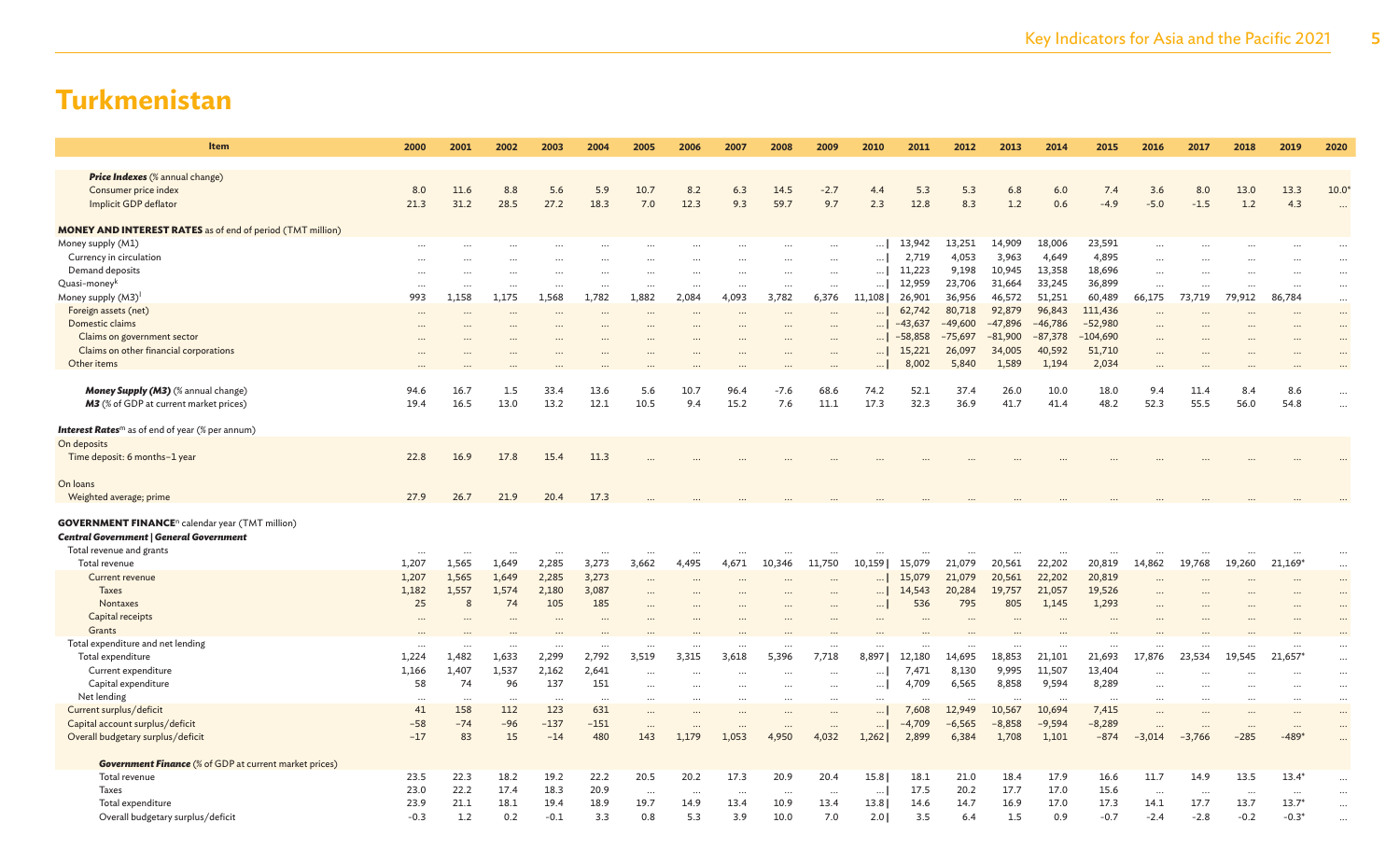| <b>Item</b>                                                       | 2000           | 2001           | 2002           | 2003      | 2004      | 2005           | 2006      | 2007           | 2008     | 2009      | 2010      | 2011     | 2012           | 2013           | 2014     | 2015     | 2016     | 2017      | 2018           | 2019     | 2020           |
|-------------------------------------------------------------------|----------------|----------------|----------------|-----------|-----------|----------------|-----------|----------------|----------|-----------|-----------|----------|----------------|----------------|----------|----------|----------|-----------|----------------|----------|----------------|
| <b>EXTERNAL TRADE</b> calendar year (\$ million)                  |                |                |                |           |           |                |           |                |          |           |           |          |                |                |          |          |          |           |                |          |                |
| Exports, fob                                                      | 2,508          | 2.623          | 2,862          | 3,465     | 3,854     | 4.944          | 7,156     | 8,932          | 11,945   | 9,323     | 9.679     | 16,751   | 19,987         | 18,854         | 19,782   | 12,164   | 7,520    | 7.788     | 9,239          | $9,670*$ | $\cdots$       |
| Imports, cif                                                      | 1,742          | 2,108          | 1,832          | 2,579     | 3,148     | 2,947          | 2,558     | 4,442          | 5,707    | 8,992     | 8,204     | 11,361   | 14,138         | 16,090         | 16,638   | 14,051   | 13,177   | 10,189    | 5,094          | 7,397*   | $\cdots$       |
| Trade balance                                                     | 766            | 515            | 1,030          | 886       | 706       | 1,997          | 4,598     | 4,490          | 6,238    | 331       | 1.476     | 5,390    | 5,848          | 2,764          | 3,144    | $-1,887$ | $-5,657$ | $-2,401$  | 4,145          | $2,273*$ |                |
| <b>External Trade</b> (% annual change)                           |                |                |                |           |           |                |           |                |          |           |           |          |                |                |          |          |          |           |                |          |                |
| Exports                                                           | 115.5          | 4.6            | 9.1            | 21.1      | 11.2      | 28.3           | 44.7      | 24.8           | 33.7     | $-21.9$   | 3.8       | 73.1     | 19.3           | $-5.7$         | 4.9      | $-38.5$  | $-38.2$  | 3.6       | 18.6           | $4.7*$   |                |
| Imports                                                           | 26.8           | 21.0           | $-13.1$        | 40.8      | 22.1      | $-6.4$         | $-13.2$   | 73.7           | 28.5     | 57.6      | $-8.8$    | 38.5     | 24.4           | 13.8           | 3.4      | $-15.5$  | $-6.2$   | $-22.7$   | $-50.0$        | $45.2*$  | $\ddotsc$      |
| <b>Direction of Trade</b> calendar year (\$ million)              |                |                |                |           |           |                |           |                |          |           |           |          |                |                |          |          |          |           |                |          |                |
| Exports, total                                                    | 2,918          | 2,563          | 2,822          | 4,833     | 3,435     | 4.715          | 5.323     | 5,913          | 9,769    | 2,625     | 2,726     | 7,159    | 9,626          | 11,115         | 11.505   | 9,666    | 8,016    | 7,685     | 9,694          | 10,528   | 6,435          |
| 1. China, People's Republic of                                    | 8              | $\overline{4}$ | $\overline{4}$ | $\Omega$  | 13        | 18             | 15        | 46             | 27       | 36        | 985       | 4,428    | 7,568          | 8,390          | 8,978    | 7,385    | 5,248    | 6,203     | 7,660          | 8,194    | 4,444          |
| 2. Turkey                                                         | 186            | 127            | 168            | 100       | 166       | 151            | 179       | 374            | 367      | 309       | 364       | 370      | 286            | 744            | 721      | 599      | 483      | 460       | 358            | 325      | 301            |
| 3. Afghanistan                                                    | 38             | 22             | 29             | 286       | $\cdots$  | $\cdots$       | $\cdots$  | $\cdots$       | 12       | 71        | 110       | 333      | $\cdots$       | $\cdots$       | $\cdots$ | 597      | 568      | $\cdots$  | 364            | 385      | 425            |
| 4. Uzbekistan                                                     | 6              | 14             | 12             | 53        | $\cdots$  | $\cdots$       | $\cdots$  | $\cdots$       | $\cdots$ | $\ddots$  | $\cdots$  | $\cdots$ | $\cdots$       | $\cdots$       | $\cdots$ |          | 120      | 99        | 226            | 370      | 374            |
| 5. Russian Federation                                             | 1,029          | 154            | 23             | 2,473     | 41        | 73             | 74        | 65             | 95       | 43        | 140       | 135      | 173            | 132            | 86       | 69       | 312      | 80        | 146            | 142      | 302            |
| 6. Italy                                                          | 401            | 473            | 487            | 538       | 164       | 209            | 229       | 225            | 286      | 58        | 185       | 348      | 507            | 457            | 501      | 172      | 399      | 128       | 49             | 96       | 114            |
| 7. Georgia                                                        | 15             | 3              | 11             | 108       | 31        | 90             | 95        | 141            | 127      | 70        | 56        | 52       | 29             | 45             | 65       | 105      | 72       | 113       | 165            | 104      | 70             |
| 8. Azerbaijan                                                     | 37             |                | 8              | 6         | 108       | 229            | 348       | 38             | 49       |           | 13        | 12       | 31             | 46             | 12       | 19       | 36       | 104       | 103            | 191      | 85             |
| 9. Bangladesh                                                     | $\overline{7}$ | -5             | 6              | $\ddotsc$ | 11        | 11             | 14        | 48             | 68       | 30        | 93        | 136      | 160            | 140            | 246      | 206      | 146      | 112       | 97             | 33       | $\overline{3}$ |
| 10. Romania                                                       | 11             |                | $\Omega$       | $\Omega$  | 142       | 134            | 43        | 126            | 233      | 20        | 15        | 41       | $\overline{4}$ | $\overline{3}$ | 21       | 89       | 99       | 47        | $\overline{4}$ | 155      | 87             |
| Imports, total                                                    | 1,789          | 2,211          | 2,129          | 2,229     | 2,136     | 1,941          | 1,756     | 2,427          | 4,233    | 5,570     | 4,523     | 6,374    | 8,221          | 8,141          | 8,507    | 6,193    | 5,408    | 4,062     | 2,389          | 2,994    | 3,155          |
| 1. Turkey                                                         | 253            | 164            | 233            | 384       | 228       | 191            | 298       | 359            | 703      | 1,002     | 1,208     | 1,583    | 1,569          | 2,173          | 2,510    | 2,086    | 1,451    | 1,185     | 533            | 789      | 834            |
| 2. Russian Federation                                             | 254            | 397            | 361            | 181       | 257       | 237            | 243       | 407            | 859      | 994       | 762       | 1,054    | 1,283          | 1,516          | 1,225    | 969      | 605      | 365       | 306            | 576      | 670            |
| 3. China, People's Republic of                                    | 16             | 60             | 110            | 15        | 90        | 96             | 172       | 320            | 851      | 971       | 553       | 833      | 1,802          | 1,210          | 1,011    | 863      | 361      | 403       | 337            | 457      | 426            |
| 4. Germany                                                        | 53             | 198            | 104            | 160       | 212       | 141            | 208       | 230            | 280      | 379       | 363       | 456      | 438            | 547            | 387      | 355      | 412      | 437       | 183            | 193      | 203            |
| 5. Japan                                                          | 144            | 161            | 8              | 17        | 54        | 15             | 55        | 98             | 79       | 28        | 26        | 286      | 128            | 59             | 64       | 28       | 430      | 86        | 19             | 13       | 122            |
| 6. Korea, Republic of                                             | $\overline{0}$ | $\overline{2}$ | $\mathbf{1}$   | 13        | 15        | $\overline{7}$ | 6         | $\overline{7}$ | 24       | 70        | 116       | 257      | 205            | 150            | 205      | 193      | 392      | 149       | 21             | 14       | 73             |
| 7. Italy                                                          | $\overline{7}$ | $\overline{z}$ | $\overline{7}$ | 26        | 79        | 27             | 34        | 22             | 37       | 179       | 99        | 343      | 230            | 195            | 227      | 247      | 263      | 133       | 41             | 63       | 55             |
| 8. France                                                         | 76             | 11             | 33             | 128       | 131       | 93             | 92        | 54             | 131      | 262       | 179       | 132      | 240            | 180            | 266      | 112      | 144      | 89        | 98             | 118      | 90             |
| 9. United States                                                  | 63             | 209            | 137            | 42        | 312       | 251            | 120       | 196            | 63       | 329       | 42        | 75       | 98             | 277            | 483      | 85       | 113      | 299       | 33             | 30       | 35             |
| 10. Netherlands                                                   | $\overline{7}$ | 39             | 8              | 13        | 18        | 23             | 21        | 26             | 42       | 99        | 62        | 78       | 121            | 91             | 85       | 82       | 47       | 81        | 84             | 105      | 48             |
| <b>BALANCE OF PAYMENTS<sup>°</sup></b> calendar year (\$ million) |                |                |                |           |           |                |           |                |          |           |           |          |                |                |          |          |          |           |                |          |                |
| Current account balance                                           | 412            | 115            | 583            | 304       | 82        | 875            | 3,351     | 4,037          | 3,560    | $-3,355$  | $-2,917$  | $-243$   | $-308$         | $-2,865$       | $-2,641$ | $-5,581$ | $-7,309$ | $-3,947*$ | $2,252*$       | $568*$   | $-241'$        |
| Balance on goods                                                  | $\cdots$       |                |                | 886       | 706       | 1,997          | 4,597     | 5,334          | 6,423    | 875       | 2,232     | 6,272    | 6,527          | 4,032          | 4,143    | $-1,887$ | $-5,657$ | $-2,401$  | 4,145          | $2,273*$ | $\cdots$       |
| Exports                                                           |                |                | $\ddots$       | 3,465     | 3,854     | 4.944          | 7,155     | 9,114          | 11,786   | 8,946     | 9,660     | 16,719   | 19,884         | 18,955         | 19,340   | 12,164   | 7,520    | 7,788     | 9,239          | 9,670*   | $\cdots$       |
| Imports                                                           | $\cdots$       | $\ddotsc$      | $\ddots$       | 2,579     | 3,148     | 2,947          | 2,558     | 3,780          | 5,363    | 8,071     | 7,428     | 10,447   | 13,357         | 14,923         | 15,197   | 14,051   | 13,177   | 10,189    | 5,094          | 7,397    | $\ldots$       |
| Balance on services                                               | $\cdots$       |                | $\ddotsc$      | $\ddotsc$ | $\ddotsc$ | $\cdots$       | $\ddotsc$ | $\cdots$       |          | $\ddotsc$ | $\ddotsc$ |          |                |                |          |          |          |           |                | $\cdots$ | $\cdots$       |
| Credit                                                            | $\cdots$       |                |                |           |           |                |           |                |          |           |           |          |                |                |          |          |          |           |                | $\cdots$ | $\cdots$       |
| Debit                                                             |                |                |                |           |           |                |           |                |          |           |           |          |                |                |          |          |          |           |                |          |                |
| Balance on primary income                                         |                |                |                |           |           |                |           |                |          |           |           |          |                |                |          |          |          |           |                |          | $\ddotsc$      |
| Credit                                                            |                |                |                |           |           |                |           |                |          |           |           |          |                |                |          |          |          |           |                |          |                |
| Debit                                                             |                |                |                |           |           |                |           |                |          |           |           |          |                |                |          |          |          |           |                |          |                |
| Balance on secondary income                                       |                |                |                |           |           |                |           |                |          |           |           |          |                |                |          |          |          |           |                |          |                |
| Credit                                                            | $\ddots$       |                |                |           |           |                |           |                |          |           |           |          |                |                |          |          |          |           |                |          |                |
|                                                                   |                |                |                |           |           |                |           |                |          |           |           |          |                |                |          |          |          |           |                |          |                |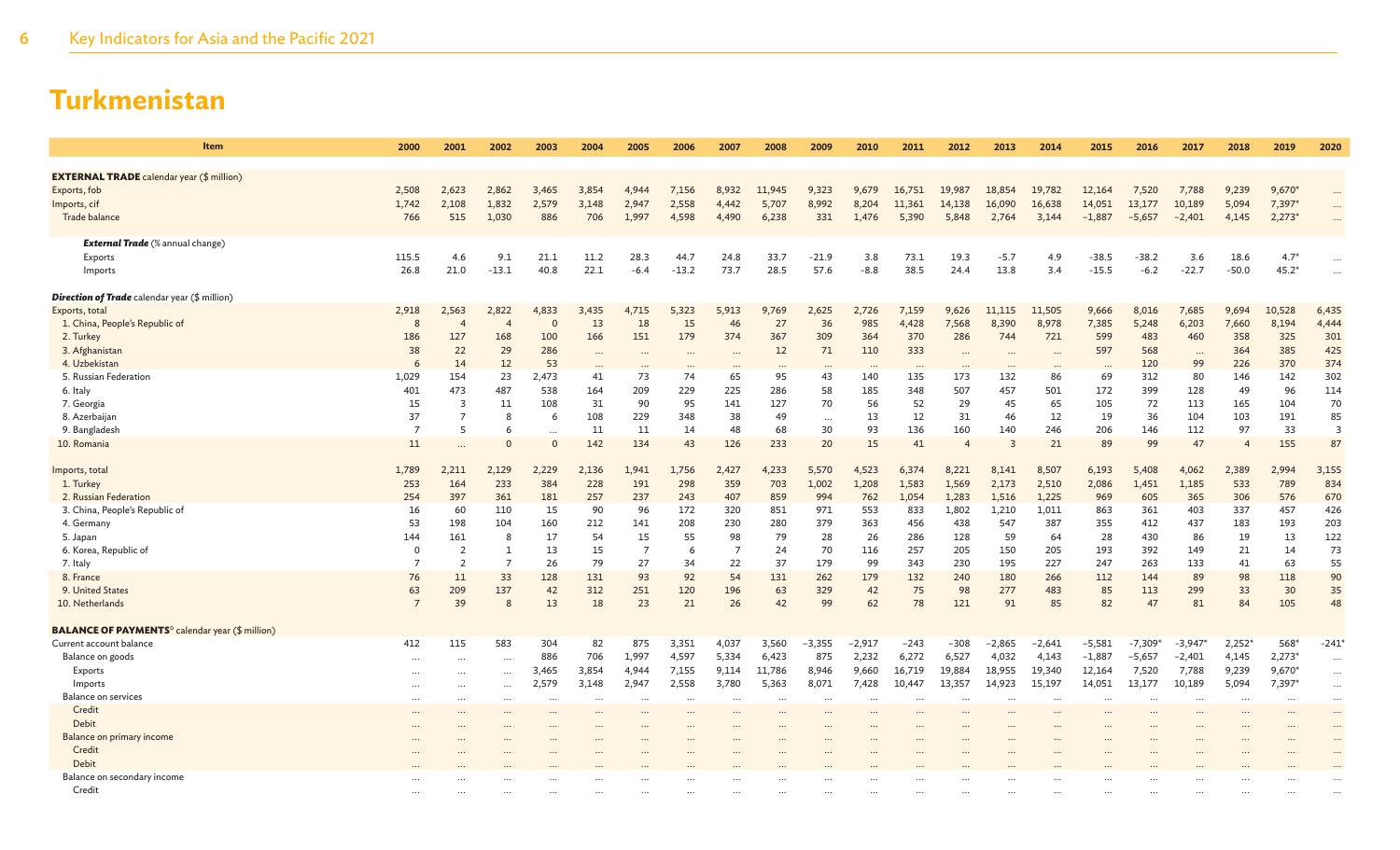| <b>Item</b>                                                    | 2000    | 2001     | 2002             | 2003    | 2004     | 2005                 | 2006      | 2007     | 2008     | 2009     | 2010    | 2011      | 2012     | 2013     | 2014     | 2015     | 2016     | 2017     | 2018     | 2019            | 2020      |
|----------------------------------------------------------------|---------|----------|------------------|---------|----------|----------------------|-----------|----------|----------|----------|---------|-----------|----------|----------|----------|----------|----------|----------|----------|-----------------|-----------|
| Debit                                                          |         |          |                  |         |          |                      |           |          |          |          |         |           |          |          |          |          |          |          |          |                 |           |
| Capital account                                                |         |          |                  |         |          |                      |           |          |          |          |         |           |          |          |          |          |          |          |          |                 |           |
| Credit                                                         |         |          |                  |         |          |                      |           |          |          |          |         |           |          |          |          |          |          |          |          |                 |           |
| Debit                                                          |         |          |                  |         |          |                      |           |          |          |          |         |           |          |          |          |          |          |          |          |                 | $\ddotsc$ |
| <b>Financial account</b>                                       |         |          |                  |         |          |                      |           |          |          |          |         |           |          |          |          |          |          |          |          |                 |           |
| Direct investment                                              |         |          |                  |         |          |                      |           |          |          |          |         |           |          | 3,747    | 4,146    | 4,490    | 4.692    |          |          |                 |           |
| Portfolio investment                                           |         |          |                  |         |          |                      |           |          |          |          |         |           |          |          |          |          |          |          |          |                 |           |
| Financial derivatives                                          |         |          |                  |         |          |                      |           |          |          |          |         | $\cdots$  |          |          | $\cdots$ |          |          |          |          |                 | $\ddotsc$ |
| Other investment                                               |         |          |                  |         |          |                      |           |          |          |          |         |           |          |          |          |          |          |          |          |                 | $\ddotsc$ |
| Net errors and omissions                                       |         |          | $\cdots$         |         |          | $\ddot{\phantom{a}}$ | $\ddotsc$ |          | $\cdots$ |          |         | $\cdots$  |          |          | $\cdots$ |          |          |          |          |                 | $\ddotsc$ |
|                                                                |         |          | $\cdots$         |         | $\cdots$ | $\cdots$             | $\cdots$  | $\cdots$ | $\cdots$ | $\cdots$ |         | $\cdots$  |          | $\cdots$ | $\cdots$ |          |          | $\cdots$ | $\cdots$ | $\cdots$        | $\cdots$  |
| Overall balance                                                |         |          |                  |         |          |                      |           |          | $\cdots$ |          |         | $\ddotsc$ |          |          | $\cdots$ |          |          |          |          |                 | $\ddots$  |
| Reserves and related items                                     |         |          |                  |         |          |                      |           |          |          |          |         |           |          |          |          |          |          |          |          |                 |           |
| <b>Balance of Payments</b> (% of GDP at current market prices) |         |          |                  |         |          |                      |           |          |          |          |         |           |          |          |          |          |          |          |          |                 |           |
| Exports                                                        |         |          |                  | 30.3    | 27.1     | 28.8                 | 33.4      | 35.1     | 54.5     | 44.3     | 42.8    | 57.2      | 56.5     | 48.4     | 44.5     | 33.9     | 20.8     | 20.5     | 22.7     | $21.4*$         |           |
| Imports                                                        |         |          |                  | 22.6    | 22.2     | 17.2                 | 12.0      | 14.6     | 24.8     | 39.9     | 32.9    | 35.7      | 38.0     | 38.1     | 34.9     | 39.2     | 36.4     | 26.9     | 12.5     | $16.4*$         |           |
| Balance on goods                                               |         | $\cdots$ | $\cdots$         | 7.8     | 5.0      | 11.6                 | 21.5      | 20.5     | 29.7     | 4.3      | 9.9     | 21.5      | 18.6     | 10.3     | 9.5      | $-5.3$   | $-15.6$  | $-6.3$   | 10.2     | $5.0*$          | $\cdots$  |
| Current account balance                                        | 8.4     | 1.7      | 6.7              | 2.7     | 0.6      | 5.1                  | 15.7      | 15.5     | 16.5     | $-16.6$  | $-12.9$ | $-0.8$    | $-0.9$   | $-7.3$   | $-6.1$   | $-15.6$  | $-20.2$  | $-10.4*$ | $5.5*$   | $1.3*$          | $\cdots$  |
| Overall balance                                                |         |          |                  |         |          |                      |           |          |          |          |         |           |          |          |          |          |          |          |          |                 |           |
| <b>INTERNATIONAL RESERVES</b> as of end of period (\$ million) |         |          |                  |         |          |                      |           |          |          |          |         |           |          |          |          |          |          |          |          |                 |           |
| Total                                                          |         |          |                  |         |          |                      |           |          |          |          |         |           |          |          |          |          |          |          |          |                 |           |
| Gold, national valuation                                       |         |          |                  |         |          |                      |           |          |          |          |         |           |          |          |          |          |          |          |          |                 |           |
| Foreign exchange                                               |         |          |                  |         | $\cdots$ | $\ddotsc$            | $\ddotsc$ |          | $\cdots$ |          |         | $\ddots$  | $\cdots$ | $\cdots$ | $\cdots$ | $\cdots$ | $\cdots$ | $\cdots$ |          | $\cdots$        | $\cdot$ . |
| Reserve position in the IMF                                    | 0.0     | 0.0      | 0.0              | 0.0     | 0.0      | 0.0                  | 0.0       | 0.0      | 0.0      | 0.0      | 0.0     | 0.0       | 0.0      | 0.0      | 0.0      | 0.0      | 54.9     | 58.2     | 56.8     | 56.5            | 58.8      |
| SDRs                                                           |         |          |                  |         |          |                      |           |          |          | 109.5    | 107.5   | 107.2     | 107.3    | 107.5    | 101.1    | 96.7     | 38.9     | 41.2     | 40.2     | 39.9            | 41.6      |
| <b>EXCHANGE RATES (TMT-\$)</b>                                 |         |          |                  |         |          |                      |           |          |          |          |         |           |          |          |          |          |          |          |          |                 |           |
| End of period                                                  |         |          |                  |         |          |                      |           |          |          |          | 2.85    | 2.85      | 2.85     | 2.85     | 2.85     | 3.50     | 3.50     | 3.50     | 3.50     | 3.50            | 3.50      |
| Average of period                                              | 1.04    | 1.04     | $\cdots$<br>1.04 | 1.04    | 1.04     | 1.04                 | 1.04      | 1.04     | <br>2.29 | <br>2.85 | 2.85    | 2.85      | 2.85     | 2.85     | 2.85     | 3.50     | 3.50     | 3.50     | 3.50     | 3.50            | 3.50      |
|                                                                |         |          |                  |         |          |                      |           |          |          |          |         |           |          |          |          |          |          |          |          |                 |           |
| <b>EXTERNAL INDEBTEDNESS</b> calendar year (\$ million)        |         |          |                  |         |          |                      |           |          |          |          |         |           |          |          |          |          |          |          |          |                 |           |
| Total debt outstanding and disbursed                           | 2,627.0 | 2,241.5  | 2,130.9          | 1.916.8 | 1,815.8  | 1.152.8              | 991.1     | 851.7    | 742.5    | 674.2    | 531.2   | 455.9     | 505.0    | 507.2    | 409.9    | 367.0    | 507.7    | 783.7    | 907.3    | 567.6           |           |
| Long-term debt                                                 | 2,288.1 | 1,880.6  | 1,629.4          | 1,490.2 | 1,267.5  | 911.0                | 734.3     | 649.9    | 591.1    | 480.0    | 368.9   | 300.9     | 310.9    | 328.9    | 307.9    | 269.5    | 259.9    | 267.3    | 503.6    | 470.3           |           |
| Public and publicly guaranteed                                 | 2,271.3 | 1,855.9  | 1,583.0          | 1,445.3 | 1,226.6  | 877.8                | 730.5     | 648.2    | 590.5    | 466.1    | 361.5   | 267.1     | 271.7    | 281.0    | 261.9    | 231.4    | 231.4    | 220.6    | 468.9    | 427.0           |           |
| Private nonguaranteed                                          | 16.7    | 24.7     | 46.3             | 44.9    | 40.9     | 33.1                 | 3.9       | 1.8      | 0.6      | 13.9     | 7.4     | 33.8      | 39.2     | 47.8     | 46.0     | 38.1     | 28.5     | 46.8     | 34.6     | 43.4            | $\cdots$  |
| Short-term debt                                                | 248.0   | 273.2    | 406.7            | 322.9   | 439.9    | 142.0                | 151.7     | 91.5     | 43.8     | 84.8     | 54.8    | 47.8      | 86.8     | 70.8     | 0.8      | 0.8      | 153.9    | 417.0    | 306.7    | 0.8             | $\cdots$  |
| Use of IMF credit                                              | 91.0    | 87.7     | 94.9             | 103.7   | 108.4    | 99.8                 | 105.0     | 110.3    | 107.5    | 109.5    | 107.5   | 107.2     | 107.3    | 107.5    | 101.2    | 96.7     | 93.9     | 99.4     | 97.1     | 96.5            | $\cdots$  |
| External debt (% of GNI)                                       | 96.3    | 65.4     | 49.1             | 32.5    | 27.0     | 15.3                 | 10.3      | 6.9      | 4.1      | 3.6      | 2.6     | 1.7       | 1.6      | 1.4      | 1.0      | 1.1      | 1.4      | 2.2      | 2.3      |                 |           |
| Total long-term debt (% of total debt)                         | 87.1    | 83.9     | 76.5             | 77.7    | 69.8     | 79.0                 | 74.1      | 76.3     | 79.6     | 71.2     | 69.4    | 66.0      | 61.6     | 64.8     | 75.1     | 73.4     | 51.2     | 34.1     | 55.5     | $\cdots$        | $\ddotsc$ |
| Short-term debt (% of total debt)                              | 9.4     | 12.2     | 19.1             | 16.8    | 24.2     | 12.3                 | 15.3      | 10.7     | 5.9      | 12.6     | 10.3    | 10.5      | 17.2     | 14.0     | 0.2      | 0.2      | 30.3     | 53.2     | 33.8     | $\cdots$<br>0.1 | $\cdots$  |
| Debt service (% of exports of goods and services) <sup>p</sup> |         |          |                  |         |          |                      |           |          |          |          |         |           |          |          |          |          |          |          |          |                 | $\ddotsc$ |
|                                                                |         |          |                  |         |          |                      |           |          |          |          |         |           |          |          |          |          |          |          |          |                 |           |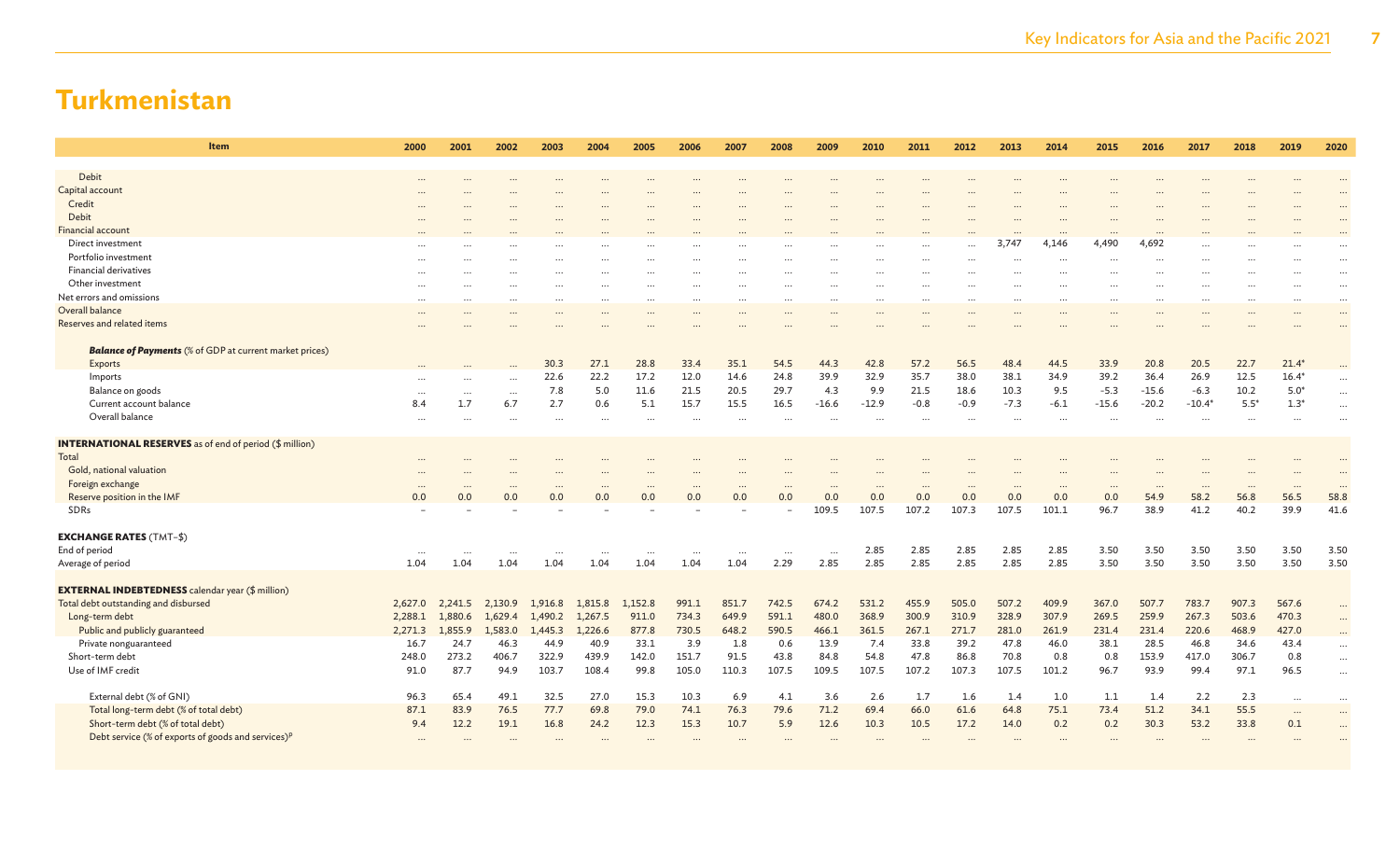| <b>Item</b>                                            | 2000  | 2001  | 2002  | 2003  | 2004     | 2005  | 2006  | 2007  | 2008     | 2009     | 2010     | 2011  | 2012     | 2013     | 2014     | 2015     | 2016     | 2017     | 2018 | 2019     | 2020     |
|--------------------------------------------------------|-------|-------|-------|-------|----------|-------|-------|-------|----------|----------|----------|-------|----------|----------|----------|----------|----------|----------|------|----------|----------|
|                                                        |       |       |       |       |          |       |       |       |          |          |          |       |          |          |          |          |          |          |      |          |          |
| Debt service transactions during the year (\$ million) |       |       |       |       |          |       |       |       |          |          |          |       |          |          |          |          |          |          |      |          |          |
| Principal repayments on long-term debt                 | 353.0 | 431.1 | 460.6 | 435.7 | 396.9    | 261.4 | 216.5 | 166.3 | 140.8    | 146.4    | 142.8    | 120.9 | 41.0     | 41.1     | 49.5     | 49.5     | 33.9     | 32.6     | 39.9 | 53.0     | 55.3     |
| Interest on long-term debt                             | 101.9 | 99.7  | 84.4  | 44.4  | 41.4     | 39.1  | 33.2  | 29.8  | 26.7     | 17.6     | 10.8     | 9.6   | 7.7      | 6.6      | 6.7      | 5.5      | 4.7      | 5.2      | 5.5  | 14.1     | 20.2     |
| Interest on short-term debt                            | 13.2  | 12.8  | 12.6  | 9.9   | 9.8      | 6.8   | 5.1   | 4.0   | 2.2      |          | 0.7      | 0.7   | 1.2      | 0.9      | $\cdots$ | $\cdots$ | 2.7      | 9.5      | 8.7  | $\cdots$ | $\cdots$ |
|                                                        |       |       |       |       |          |       |       |       |          |          |          |       |          |          |          |          |          |          |      |          |          |
| Average terms of new commitments                       |       |       |       |       |          |       |       |       |          |          |          |       |          |          |          |          |          |          |      |          |          |
| Interest rate (% per annum)                            | 4.0   | 3.4   | 4.0   | 3.0   | $\cdots$ | 1.4   |       | 3.0   | $\cdots$ | $\cdots$ | $\cdots$ | 0.8   | $\cdots$ | $\cdots$ | $\cdots$ | $\cdots$ | $\cdots$ | $\cdots$ | 4.1  | $\cdots$ | $\cdots$ |
| Maturity (years)                                       | 10.2  | 12.9  | 13.0  | 10.1  | $\cdots$ | 13.8  | 20.1  | 20.0  | $\cdots$ | $\cdots$ | $\cdots$ | 24.5  | $\cdots$ | $\cdots$ | $\cdots$ | $\cdots$ | $\cdots$ | $\cdots$ | 19.8 | $\cdots$ | $\cdots$ |
| Grace period (years)                                   | 3.7   | 4.5   | 3.5   | 3.4   | $\cdots$ | 6.0   | 4.6   | 3.5   | $\cdots$ | $\cdots$ | .        | 5.0   | $\cdots$ | $\cdots$ | $\cdots$ | $\cdots$ | $\cdots$ | $\cdots$ | 3.6  | $\cdots$ | $\cdots$ |
| Grant element (%)                                      | 5.4   | 11.2  | 6.2   | 10.9  |          | 29.2  | 15.8  | 16.5  | $\cdots$ | $\cdots$ | $\cdots$ | 41.8  | $\cdots$ | $\cdots$ | $\cdots$ | $\cdots$ | $\cdots$ | $\cdots$ | 9.4  | $\cdots$ | $\cdots$ |

... = data not available; | = marks break in series; - = magnitude equals zero; \* = provisional, preliminary, estimate; 0 or 0.0 = magnitude is less than half of unit employed; \$ = United States dollars; cif = cost, insura GDP = gross domestic product; GNI = gross national income; IMF = International Monetary Fund; km<sup>2</sup> = square kilometer; kWh = kilowatt-hour; NPISHs = nonprofit institutions serving households; SDRs = special drawing rights

a For 2000–2002, the labor force data series includes individuals that are not registered; hence, the sum of employed and unemployed is less than the total labor force. Also, the unemployment rate is underestimated because the counts of the unemployed are only based on registered individuals. For 2003 onward, data refer to estimates modeled by the International Labour Organization. These estimates use and promote the use of the recommendations of the International Conference of Labour Statisticians. However, for economies where there are not enough data points based on the new standard, the employment definition following the recommendations has yet to be implem

b For 2000–2010, includes electricity, gas, steam, and air–conditioning supply; water supply; and sewerage, waste management, and remediation activities.

- c For 2000–2010, included in mining and quarrying.
- d Includes accommodation and food service activities.
- e Includes information and communication.
- f Includes NPISHs.
- g Calculated as GDP less final consumption.
- h Includes quarrying.
- i Includes liquified natural gas.
- Includes hydro and thermal sources.
- k Includes other deposits in national and foreign currencies, and shares and other equity.
- l Calculated based on new Turkmen manat introduced on 1 January 2009 at the rate of 5,000 old Turkmen manat to 1 new Turkmen manat.
- m Unweighted average deposit and lending rates for individuals (in local currency) in state commercial banks.
- n Significant off–budget expenditures occur through extrabudgetary funds and lending.
- o Compiled based on the IMF's Balance of Payments and International Investment Position Manual (sixth edition).
- p Excludes rescheduled amounts.

#### **Sources:**

| Population                                       | United Nations. World Population Prospects 2019. https://population.un.org/wpp/Download/Standard/Population/ (accessed 20 April 2021).                                                                                                                                           |
|--------------------------------------------------|----------------------------------------------------------------------------------------------------------------------------------------------------------------------------------------------------------------------------------------------------------------------------------|
| Population (% annual change)<br>Urban population | Asian Development Bank (ADB) estimates.<br>United Nations. World Urbanization Prospects 2018. https://esa.un.org/unpd/wup/Country-Profiles/ (accessed 15 April 2021).                                                                                                            |
| Labor Force                                      | For 2000-2002: Government of Turkmenistan, National Institute of State Statistics and Information (NISSI). Official communication, 30 April 2003.<br>For 2003-2020: International Labour Organization. ILOSTAT Database. https://ilostat.ilo.org/data/ (accessed 20 April 2021). |
| Labor force (% annual change)                    | For 2000-2002: NISSI. Official communication, 30 April 2003.<br>For 2003-2020: ADB estimates.                                                                                                                                                                                    |

National Accounts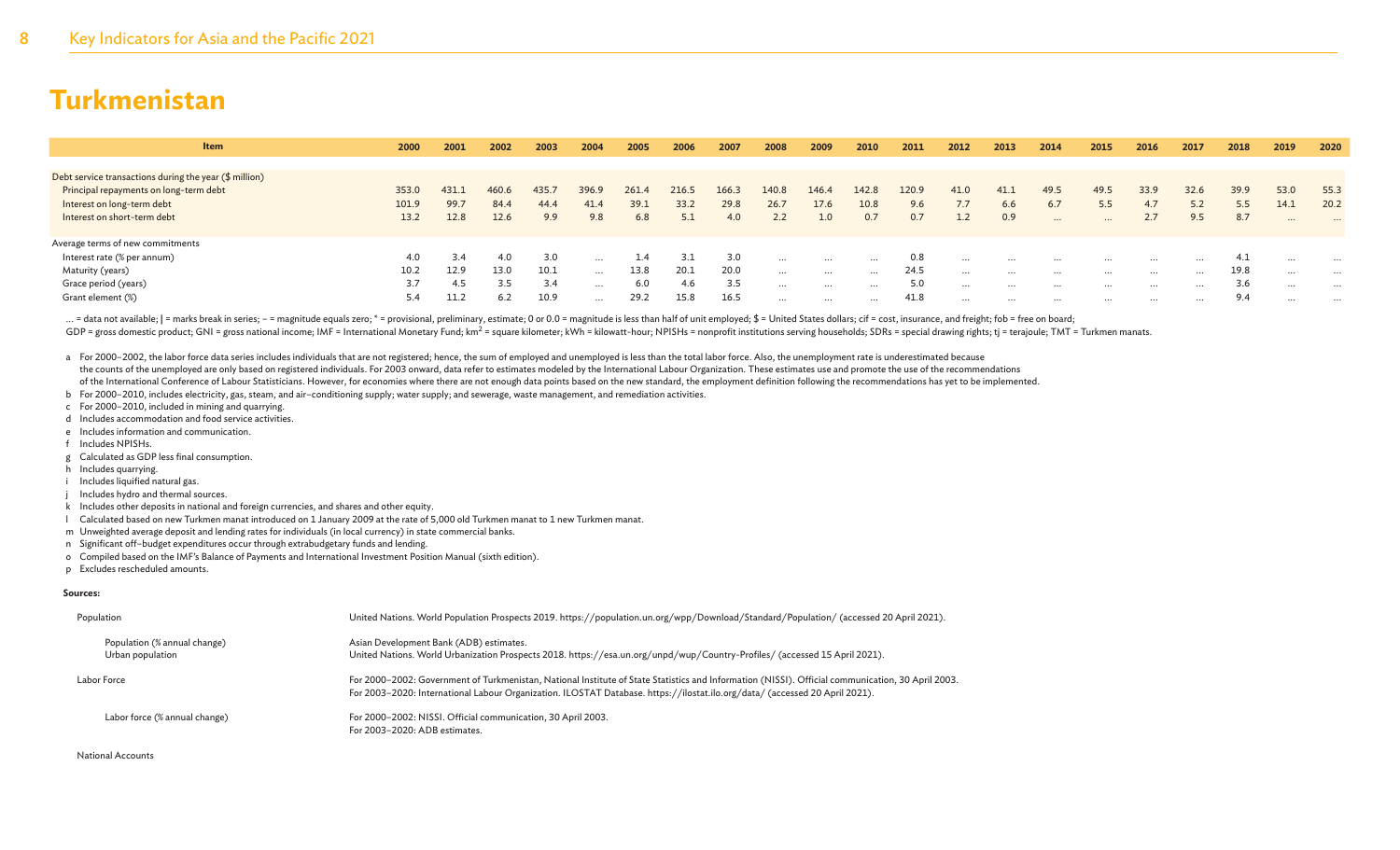| <b>At Current Prices</b>                                                  | For 2000-2010: United Nations Statistics Division (UNSD). UN National Accounts Main Aggregates Database. https://unstats.un.org/unsd/snaama/countryprofile (accessed 20 April 2021).<br>For 2011-2015: State Statistics Committee of Turkmenistan (SSC). Official communication, 1 July 2016.<br>For 2016-2019: International Monetary Fund (IMF). World Economic Outlook Database. https://www.imf.org/en/Publications/WEO/weo-database/2021/April (accessed 20 April 2021). |
|---------------------------------------------------------------------------|-------------------------------------------------------------------------------------------------------------------------------------------------------------------------------------------------------------------------------------------------------------------------------------------------------------------------------------------------------------------------------------------------------------------------------------------------------------------------------|
| Taxes less subsidies on production and imports                            | ADB estimates.                                                                                                                                                                                                                                                                                                                                                                                                                                                                |
| Structure of Output                                                       | For 2000-2010: UNSD. UN National Accounts Main Aggregates Database. https://unstats.un.org/unsd/snaama/countryprofile (accessed 20 April 2021).<br>For 2011-2015: ADB estimates.                                                                                                                                                                                                                                                                                              |
| Expenditure on GDP at current market prices<br><b>Structure of Demand</b> | For 2000-2013: UNSD. UN National Accounts Main Aggregates Database. https://unstats.un.org/unsd/snaama/countryprofile (accessed 20 April 2021).<br>For 2014-2015: SSC. Official communication, 1 July 2016.<br>For 2016-2019: IMF. World Economic Outlook Database. https://www.imf.org/en/Publications/WEO/weo-database/2021/April (accessed 20 April 2021).                                                                                                                 |
| Statistical discrepancy                                                   | ADB estimates.                                                                                                                                                                                                                                                                                                                                                                                                                                                                |
| <b>At Constant Prices</b>                                                 | For 2000-2010: UNSD. UN National Accounts Main Aggregates Database. https://unstats.un.org/unsd/snaama/countryprofile (accessed 20 April 2021).<br>For 2011-2014: SSC. Official communication, 1 July 2016.                                                                                                                                                                                                                                                                   |
| Taxes less subsidies on production and imports<br>Statistical discrepancy | For 2000-2010: ADB estimates.<br>For 2011-2014: SSC. Official communication, 1 July 2016.                                                                                                                                                                                                                                                                                                                                                                                     |
| Gross domestic saving<br>Per capita GDP<br>Per capita GNI                 | ADB estimates.                                                                                                                                                                                                                                                                                                                                                                                                                                                                |
| <b>Production Indexes</b>                                                 |                                                                                                                                                                                                                                                                                                                                                                                                                                                                               |
| Agriculture                                                               | Food and Agriculture Organization of the United Nations. FAOSTAT Database. http://www.fao.org/faostat/en/#data (accessed 23 April 2021).                                                                                                                                                                                                                                                                                                                                      |
| Mining<br>Manufacturing                                                   | NISSI. Official communication, 30 April 2003.                                                                                                                                                                                                                                                                                                                                                                                                                                 |
| Energy<br>Electricity                                                     | For 2000: NISSI. Official communication, 30 April 2003.<br>For 2001-2010: UNSD. Energy Statistics Database. http://data.un.org/Explorer.aspx (accessed 11 July 2017).<br>For 2011-2018: UNSD. Electricity Profiles. https://unstats.un.org/unsd/energy/Eprofiles/default.htm (accessed 20 April 2021).                                                                                                                                                                        |
| Natural Gas                                                               | UNSD. UN Data Retrieval System. http://data.un.org/Data.aspx?d=EDATA&f=cmID%3aNG (accessed 20 April 2021).                                                                                                                                                                                                                                                                                                                                                                    |
| Price Indexes                                                             | .For 2000–2017: IMF. World Economic Outlook Database. https://www.imf.org/en/Publications/WEO/weo-database/2021/April (accessed 20 April 2021)<br>For 2018-2020: ADB. Asian Development Outlook 2021: Financing a Green and Inclusive Recovery. https://www.adb.org/publications/asian-development-outlook-2021 (accessed 28 May 2021).                                                                                                                                       |
| Consumer (national)                                                       | For 2000-2017: IMF. World Economic Outlook Database. https://www.imf.org/en/Publications/WEO/weo-database/2021/April (accessed 20 April 2021).<br>For 2018-2020: ADB estimates.                                                                                                                                                                                                                                                                                               |
| Implicit GDP deflator                                                     | For 2000-2010: UNSD. UN National Accounts Main Aggregates Database. https://unstats.un.org/unsd/snaama/countryprofile (accessed 20 April 2021).<br>For 2011-2020: ADB estimates.                                                                                                                                                                                                                                                                                              |